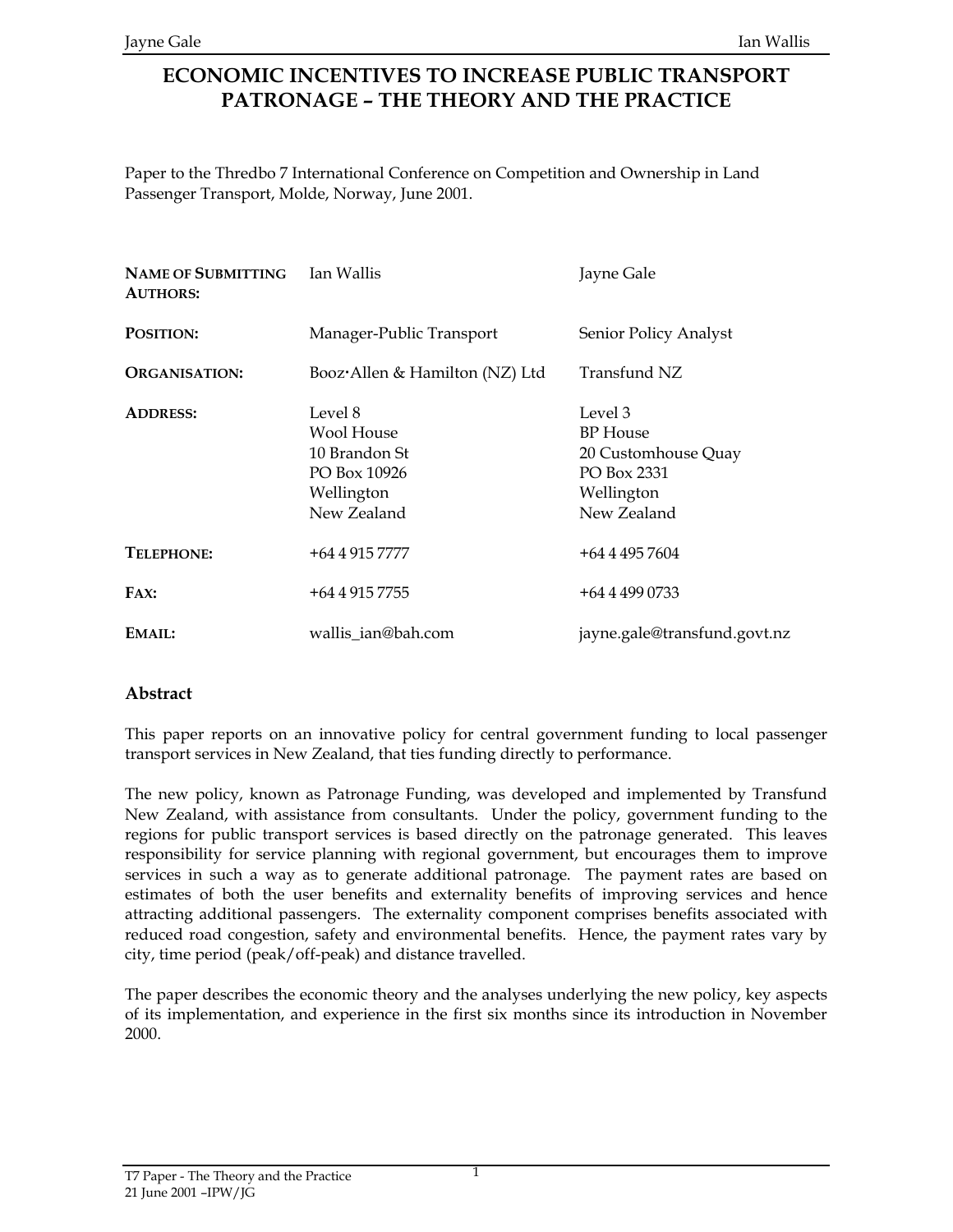| 1.  |                                               |  |
|-----|-----------------------------------------------|--|
| 2.  |                                               |  |
|     | 2.1<br>2.2<br>$2.3^{\circ}$                   |  |
| 3.  |                                               |  |
| 4.  |                                               |  |
|     | 4.1<br>4.2<br>4.3                             |  |
| 5.  |                                               |  |
|     | 5.1<br>5.2<br>5.3<br>5.4<br>5.5<br>5.6<br>5.7 |  |
| 6.  |                                               |  |
| 7.  |                                               |  |
|     | 7.1<br>7.2<br>7.3<br>7.4                      |  |
| 8.  |                                               |  |
|     | 8.1<br>8.2                                    |  |
| 9.  |                                               |  |
| 10. |                                               |  |
|     | 10.1<br>10.2<br>10.3<br>10.4<br>10.5<br>10.6  |  |
| 11. |                                               |  |
| 12. |                                               |  |
| 13. |                                               |  |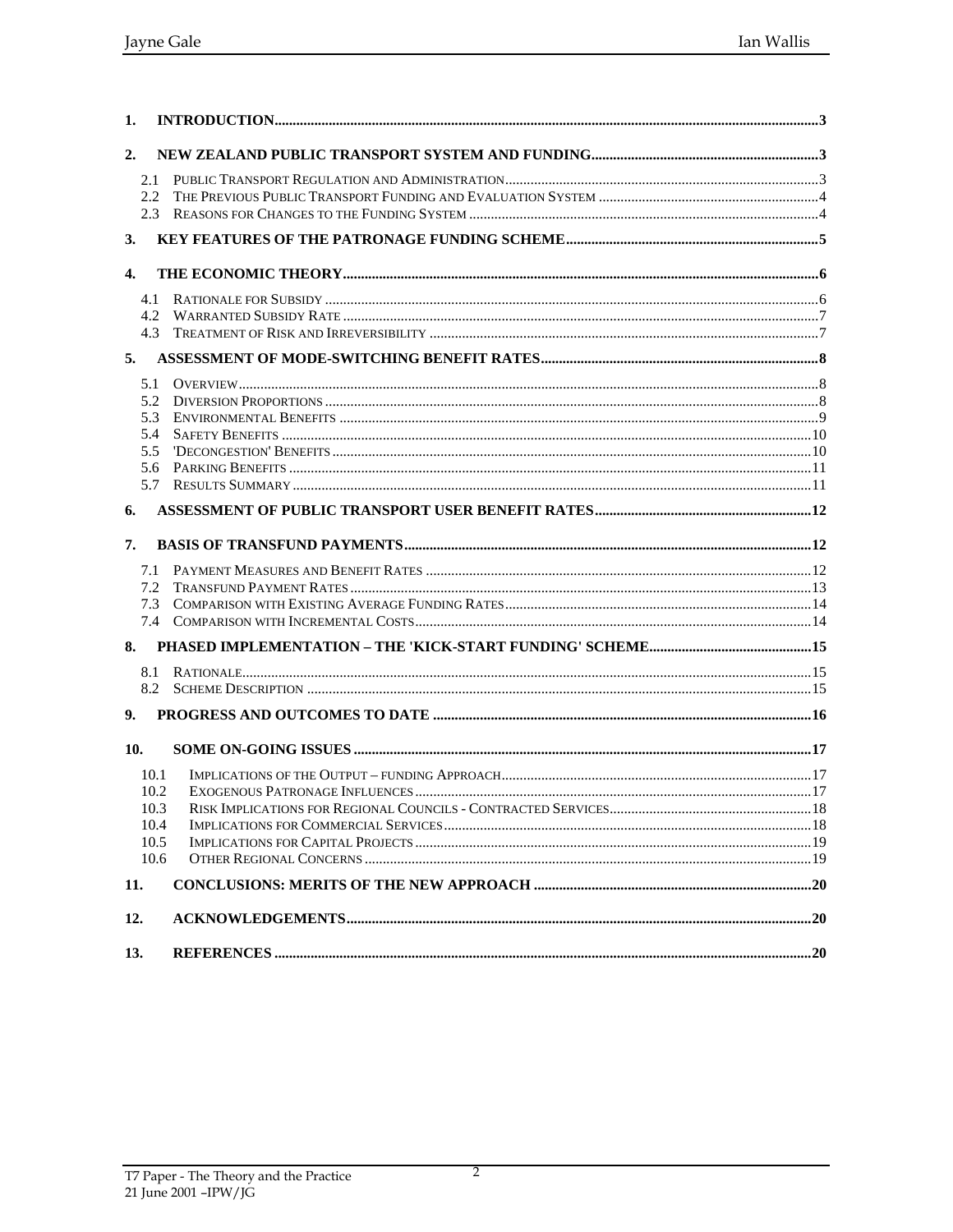# **1. INTRODUCTION**

This paper reports on an innovative policy for central government funding support to local passenger transport services in New Zealand.

The new policy, known as Patronage Funding, was developed and implemented by Transfund New Zealand, with assistance from consultants. Under the policy, central government funding to the regions for public transport services is based directly on the patronage generated. This leaves responsibility for service planning with regional government, but encourages them to improve services in such a way as to generate additional patronage.

The rates of funding (per passenger) are based on estimates of both the user benefits and externality benefits of improving services and hence attracting additional passengers. The externality component comprises benefits associated with reduced road congestion, safety and environmental benefits. Hence the payment rates vary by city, time period (peak/off peak) and distance travelled.

The paper describes the economic theory and the analyses underlying the new policy, together with key aspects of its implementation, and summarises the experience in the first six months since its introduction in November 2000.

The paper is structured into the following sections:

- 2: New Zealand public transport system and funding
- 3: Key features of the Patronage Funding scheme
- 4: The economic theory
- 5: Assessment of mode switching benefit rates
- 6: Assessment of public transport user benefit rates
- 7: Basis of Transfund payments
- 8: Phased implementation the 'Kick-start Funding' scheme
- 9: Progress and outcomes to date
- 10: Some on-going issues
- 11: Conclusions.

## **2. NEW ZEALAND PUBLIC TRANSPORT SYSTEM AND FUNDING**

### **2.1 Public Transport Regulation and Administration**

Public transport services in New Zealand are provided by bus (in all urban centres as well as rural and longer-distance services), rail (suburban 'heavy' rail services in Auckland and Wellington) and ferry (a significant role in Auckland, a small role in several other centres).

Since major regulatory reforms in 1991, all public transport operators have been independent private companies operating on a normal commercial basis.

The 1991 reforms also introduced a 'semi-deregulated' system, with a lot of similarities (but also significant differences) to the UK (outside London) system. The New Zealand system has been described in detail in previous Thredbo series papers (Wallis 1993, 1995).

Key features of relevance here include:

- Regional councils (elected government bodies, 14 covering New Zealand) have the prime responsibility for specifying, contracting and funding public transport services.
- Operators are permitted to register services to be provided on a commercial (unsubsidised) basis. Regional councils may only reject such registrations on specified grounds (eg environmental or traffic management grounds, or having an adverse effect on other subsidised services).
- Regional councils decide what public transport services are required in addition to these commercially registered services. These additional services are specified (in a Regional Passenger Transport Plan) in terms of routes, frequencies, capacities, maximum fares and minimum vehicle quality standards.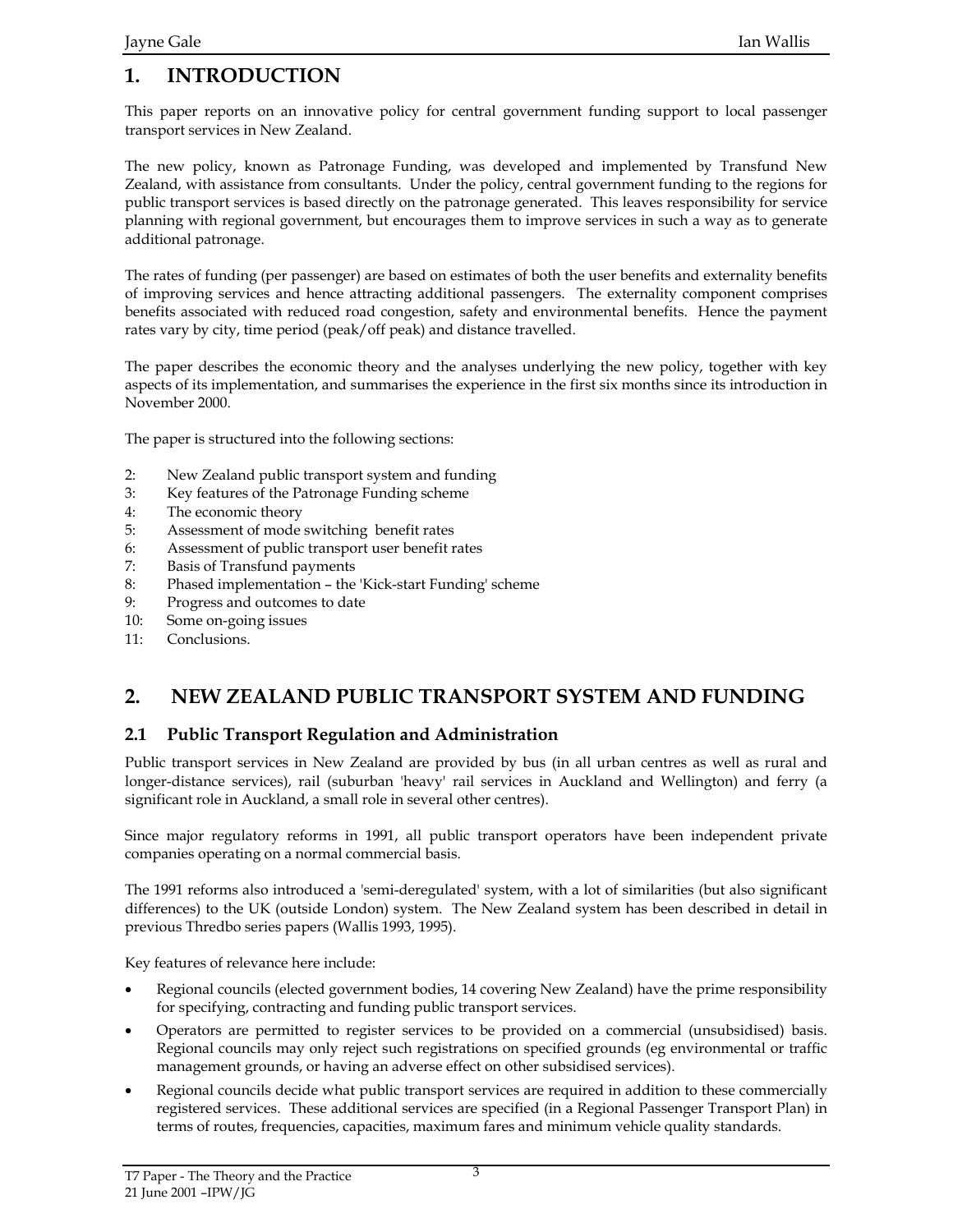• Regional councils then secure these services through a competitive tendering process. Contracts are usually on a 'net cost' basis (ie bidders estimate the expected fare revenue and submit bids on the basis of the net subsidy required; the successful operator is then paid the bid subsidy and retains the fare revenue).

Transfund New Zealand is the central government agency that purchases road and public transport outcomes, funded through dedicated fuel taxes, road user charges (for diesel vehicles) and license fees. Transfund also sets the overall guidelines to be followed by regional councils when competitively tendering public transport services (the Competitive Pricing Procedures, or CPPs).

## **2.2 The Previous Public Transport Funding and Evaluation System**

Recent statistics indicate that about 84 million passenger trips (boardings) pa were made on local commercial and contracted public transport services (excluding school contract services in rural areas) in New Zealand: this is an average of some 31 boardings pa per person in the areas served.

Total public funding (subsidy) for these services was about \$82 M pa*1*, ie approximately \$1 per passenger boarding. Although precise statistics are not available (because of the nature of the commercial system), the services overall have an average fare-box cost recovery in the range 60-70%, which is relatively high by developed world standards. The overall proportion of passengers carried on commercial services is about one third: in the three largest centres, the proportions of bus passengers carried on commercial services are 51% in Auckland, 26% in Wellington and 4% in Christchurch.

Prior to Patronage Funding, Transfund contributed about \$43m pa of the total subsidy for **existing** public transport services. This figure had been capped nationally since 1996 based on historic levels. Of this \$43m, about \$36m was for general public transport and \$7m for specific social services. The contribution to general services was based on a funding share of 40% of bus and ferry subsidies, and 60% of rail subsidies. These Transfund funding shares were independent of the level of patronage of the services; and indeed the amount paid by Transfund to each region was dependent on the region's service level and fares policies, and not related to any measure of the benefits of these policies.

Prior to Patronage Funding, the only way that *new* passenger transport initiatives could receive funding was through the Alternatives to Road (ATR) evaluation procedures, a cost-benefit evaluation that was introduced in 1997, and was designed to evaluate passenger transport investment and funding in a comparable manner to road investment. The ATR procedures involve an 'efficiency ratio' (ER), which is equivalent to a benefit-cost ratio (see NZIER, 1998), but with benefits and costs measured net of revenue such as fares. During 2000/01 only, passenger transport and road projects with an ER greater than 3.0 qualify for Transfund funding. Transfund's medium-term funding 'hurdle' rate is 4.0 (reflecting Transfund's budget constraints).

An issue that arose was that passenger services with a high efficiency ratio generally were already commercial. By contrast, roads with a high benefit-cost ratio are not made available to commercial operators to augment the Road fund. Roads in New Zealand are fully funded by the government, with no private sector involvement and only one toll road. Thus, under the benefit-cost ranking system, no passenger transport schemes were funded, because high ranking Road projects had first access to the dedicated fund. Patronage funding was developed as a means by which to contribute to passenger transport in the same proportion of benefits generated as roads, irrespective of whether the services were commercial or subsidised.

## **2.3 Reasons for Changes to the Funding System**

The Labour Alliance Coalition Government came into power in late 1999 with a goal to increase national funding of public transport services, and to increase their usage: it sought a simple, low-cost means to achieve that while still ensuring prudent use of funds.

Patronage Funding was developed as the key policy to achieve this goal. Its objectives were to:

• ensure that funding for passenger transport services goes where it is most needed (eg where there is road congestion)

1 *All figures in \$NZ. 1 \$NZ is equivalent (June 2001) to about 3.95 NoK, 0.50 Euro or US\$0.42.* 

 $\overline{a}$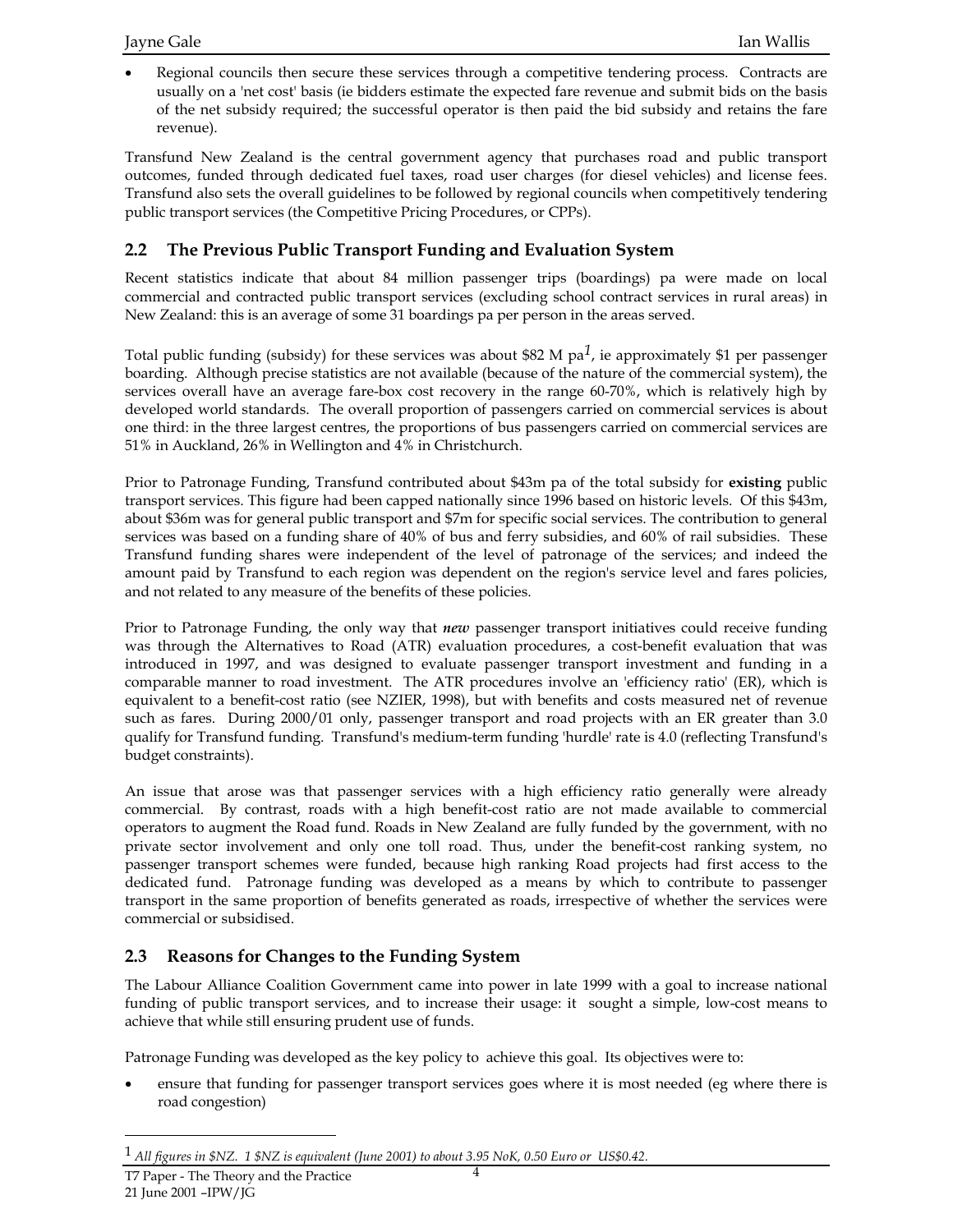- reward regional councils whose passenger transport strategies attract more passengers
- provide the opportunity to fund new passenger transport services.

Unlike other Transfund investments, funding for existing services had hitherto not been related to their value to passengers, nor their effectiveness at providing road system benefits. Three studies, each analysing peak-period public transport services in different key congested traffic corridors, concluded that the subsidy to each service (to provide higher service levels and/or lower fares) had an ER between 2.0 and 3.0, and would therefore not qualify under Transfund's previous funding policies. Other studies had indicated that *new* public transport initiatives (eg new rollingstock, improved transport interchanges) would also have difficulty qualifying for funding: prior to Patronage Funding, no new services had in fact received Transfund funding.

Adoption of a system whereby Transfund pays for results rather than shares the cost of inputs, creates a financial incentive for regional councils to take cost-effective actions to increase patronage (eg. through improved public transport services, marketing initiatives or new infrastructure). Transfund is able to take a 'hands-off' approach and leave each regional council free to develop its own strategy for increasing patronage, because each regional council has a strong financial incentive to increase patronage at the minimum cost.

# **3. KEY FEATURES OF THE PATRONAGE FUNDING SCHEME**

Prior to describing the various economic and technical analyses, this section presents an overview of the Patronage Funding scheme adopted as a result of these analyses plus various other (financial and political) considerations. Key features of the scheme are summarised as follows.

#### **Key Principles**

- (i) Transfund pays regional councils on the basis of the patronage carried on all services in the region, irrespective of the characteristics of the individual services. The funding basis does not differ between modes, or between contracted and commercial services.
- (ii) The PF scheme involves:
	- a base level of payment for carrying a base level of patronage: these levels are based on the Transfund payment amounts and the total patronage carried in the financial year prior to the start of the scheme (1999/00); plus
	- variable patronage–related payment rates applying to any variations in annual patronage from the base levels.

#### **Constraints on Payments**

- (iii) During a short-term transition period (up to 2003), Transfund will not reduce its funding to any region below the agreed base level, in order to minimise any adverse effects on services or on local funding requirements. Thus the variable patronage-related payments in this period would apply only to patronage increases, not any decreases.
- (iv) Transfund requires each regional council to at least maintain its own base level of regional expenditure; and Transfund will in no case contribute more than 80% of total expenditure in any region. (This latter point is only likely to be an issue in the event of strong patronage growth over some years, because Transfund's share of total regional expenditure is currently less than 50%).

#### **Payment Rates**

- (v) The variable payment rates per passenger are based on 'externality' benefits of improving the public transport system, and thus attracting additional passengers and benefitting existing users:
	- 'externality' benefits include the benefits of travellers switching to public transport from other modes (additional to those benefits perceived by the mode switchers themselves): these benefits relate to changes in car traffic volumes (road user travel times, fuel costs, accidents and environmental impacts) and changes in externality costs for other alternative modes (principally safety benefits);
	- 'externality' benefits also include the benefits of improved public transport services (required to attract additional passengers) to the existing public transport users (eg increased service frequency, reduced fares).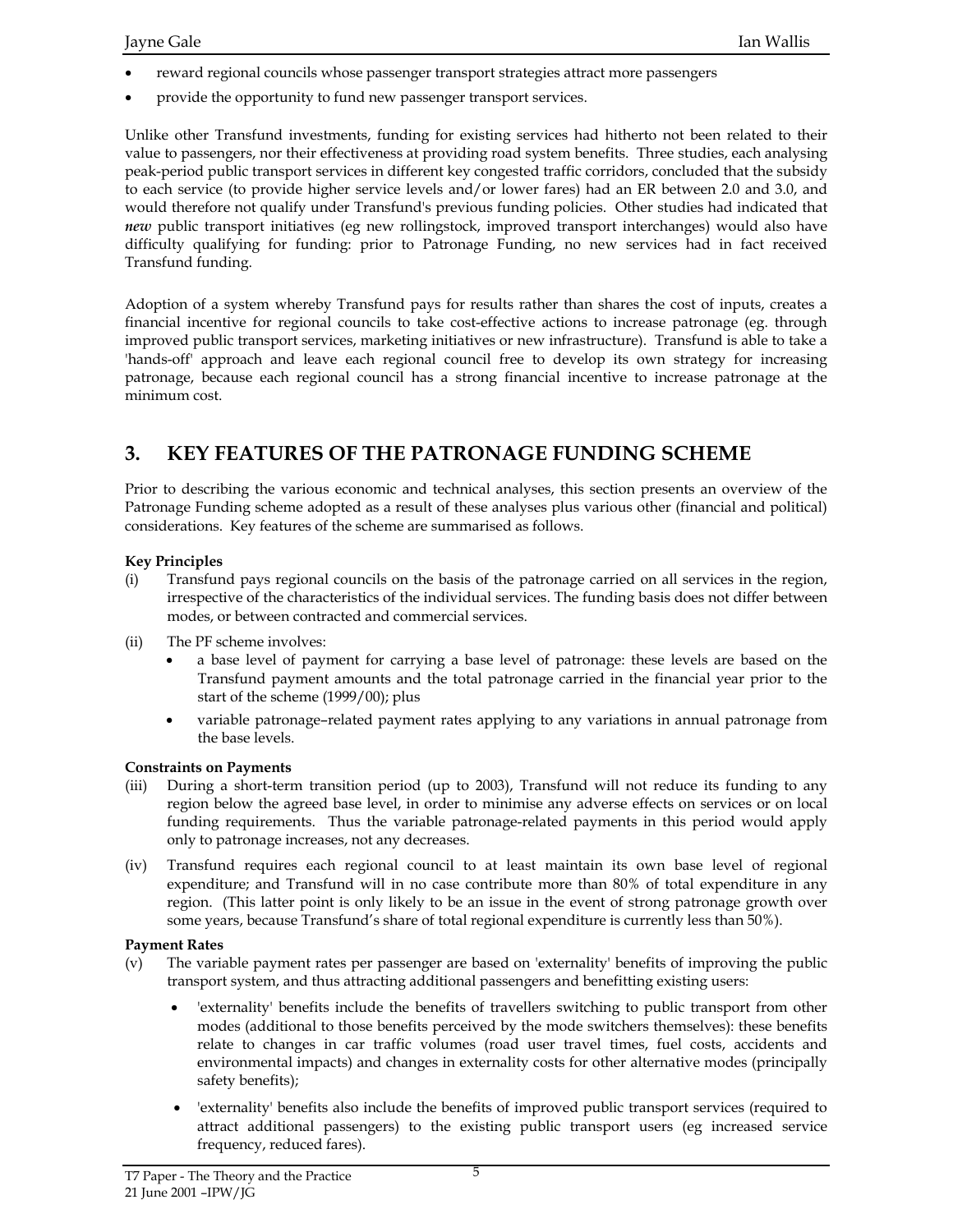- (vi) The payment rates adopted are as set out in Table 1. There are three alternative sets of variable rates per passenger (boarding), according to different circumstances and preferences:
	- All rates differ between peak and off-peak periods and between each of the three main regions and the 'other' regions – principally according to the degree of congestion.
	- The basic ('hybrid') rates have a 'flag-fall' (per passenger boarding) component and a 'distance' (per passenger kilometre) component.
	- The 'simplified' rates are derived from the 'hybrid' rates based on the average passenger trip distance in each region. Each regional council may choose whether to adopt the 'simplified' rates or the 'hybrid' rates.
	- 'Other (smaller) regions were also given the option of choosing a flat rate over all time periods (in order to reduce administration costs).
- (vii) Transfund will review these payment rates annually (it has recently confirmed that the 2000/01 rates given will also apply for 2001/02).

#### **Phased Implementation: 'Kick-start Funding'**

(viii) To encourage a short-term one-off boost to both patronage and funding, the initial phase of Patronage Funding (known as 'Kick-start Funding') involves Transfund paying not only for additional passengers (applying the above rates) but also a proportion of the input costs for approved additional services (further details in Section 8).

| TABLE 1: TRANSFUND VARIABLE PAYMENT RATES BY REGION (1) |                                             |                         |                    |                         |  |  |  |
|---------------------------------------------------------|---------------------------------------------|-------------------------|--------------------|-------------------------|--|--|--|
|                                                         | All rates per additional passenger boarding |                         |                    |                         |  |  |  |
| Period                                                  |                                             | Region                  |                    |                         |  |  |  |
|                                                         | Auckland                                    | Wellington              | Canterbury         | <b>Others</b>           |  |  |  |
| 'Hybrid rates' (vary with trip length) (2)              |                                             |                         |                    |                         |  |  |  |
| Peak $(5)$                                              | $$1.45 + $0.21$ <sup>*</sup> D              | $$1.05 + $0.17^{\ast}D$ | $$0.30 + $0.09^*D$ | $$0.20 + $0.08*D$       |  |  |  |
| Off-peak                                                | $$0.15 + $0.06*D$                           | $$0.15 + $0.06^*D$      | $$0.15 + $0.06*$ D | $$0.15 + $0.06^{\ast}D$ |  |  |  |
| 'Simplified' rates (averaged trip lengths) (3)          |                                             |                         |                    |                         |  |  |  |
| Peak $(5)$                                              | \$3.00                                      | \$2.90                  | \$1.00             | \$0.90                  |  |  |  |
| Off-peak                                                | \$0.70                                      | \$0.70                  | \$0.70             | \$0.70                  |  |  |  |
| All periods (4) (flat rate)                             |                                             |                         |                    | \$0.85                  |  |  |  |

**Notes:** (1) Rates apply to 2000/01 and 2001/02. All figures exclude GST.

- (2)  $D = trip distance (kms)$
- (3) Based on 'hybrid' rates by applying average trip length in each centre.
- (4) Weighted average of peak and off-peak rates, which may be used in 'other' regions (to avoid the need for records of patronage by peak v off-peak).
- (5) Peak rates apply to any period of four hours on weekdays (period chosen by each regional council).

# **4. THE ECONOMIC THEORY**

This section provides an overview of the economic basis for deriving the patronage payment rates. Fuller details are provided in various consultant working papers prepared as part of the development of Patronage Funding (NZIER 2000, BAH 2000).

## **4.1 Rationale for Subsidy**

An individual's decision to travel by public transport or an alternative mode is based on the 'costs' (or disutility) that he/she perceives personally (eg travel time, fares, car operating costs, parking charges, personal safety). Individuals do not generally take into account the 'externalities' associated with their choices, ie the economic costs these choices impose (without compensation) on other parties (eg. increased in road congestion). Given such externalities, and in the absence of optimum road pricing, it may be efficient (ie enhance economic welfare) to subsidise public transport as an alternative to car use.

The economic analysis was concerned with determining the optimum passenger-related subsidy rate that would provide the same marginal economic return as is achieved in the roads sector, through the use of Transfund's benefit: cost evaluation criteria for road projects. Significantly, the road sector evaluation and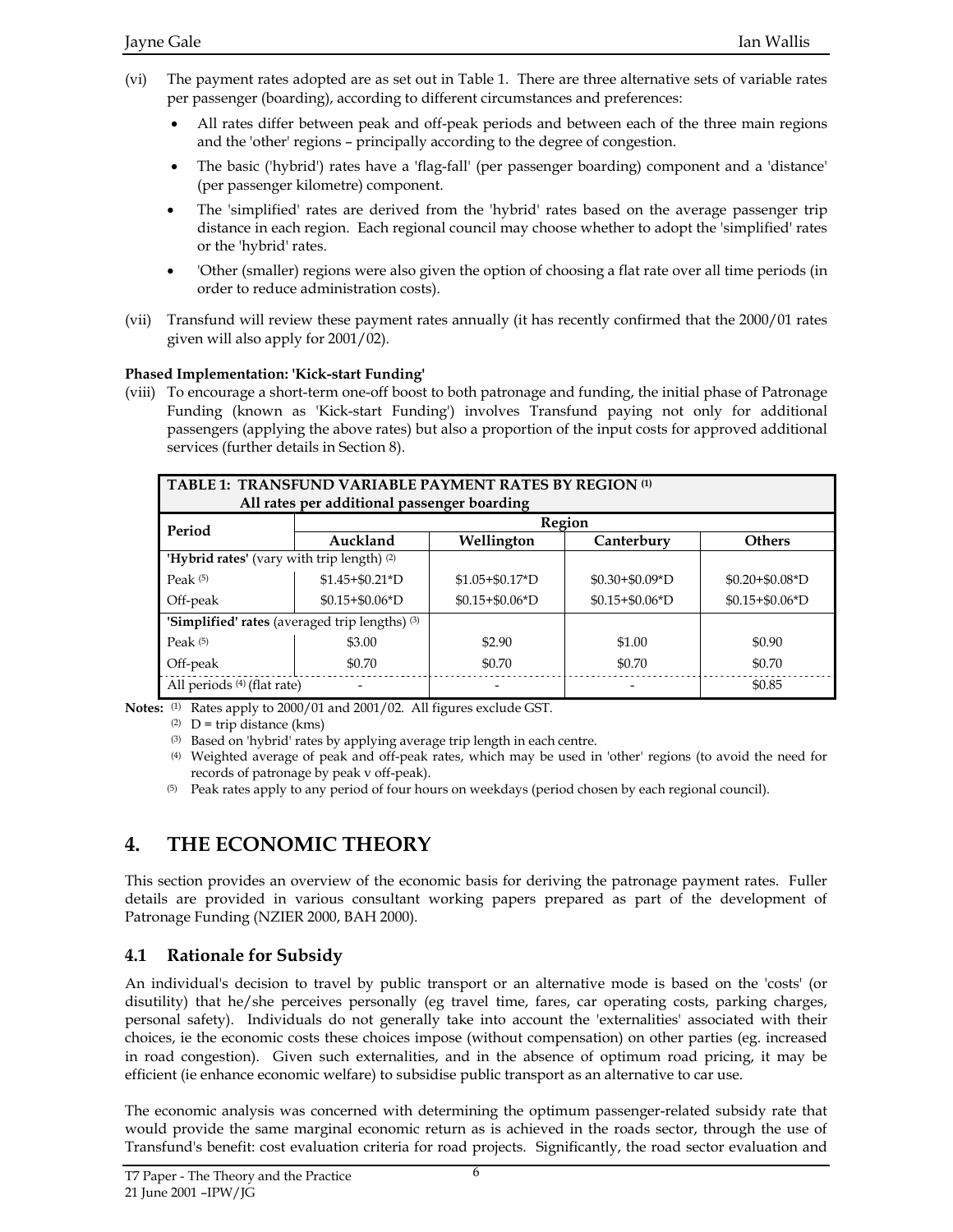funding criteria result in Transfund funding a proportion of the **costs** of road projects; while the Patronage Funding approach is concerned with Transfund's funding to passenger transport being directly related to the **benefits**, irrespective of the costs.

## **4.2 Warranted Subsidy Rate**

For the evaluation of road schemes, Transfund applies 'conventional' cost-benefit analysis procedures to derive a resource benefit: cost ratio for each scheme:

|       | $R_r = B_r / C_r$                                                           |
|-------|-----------------------------------------------------------------------------|
| where | $R_r$ = benefit: cost ratio for road schemes                                |
|       | $B_r$ = PV net road user and externality benefits                           |
|       | $C_r$ = PV road provider costs (both capital and recurrent, to government). |

Transfund then makes a funding contribution, provided that  $R_r$  is at least equal to a pre-determined 'hurdle' rate (H<sub>r</sub>). H<sub>r</sub> reflects the budget constraints, and is varied from time-to-time depending on the availability of funds; it is currently 3.0, but the medium-term rate is estimated at around 4.0.

For evaluations of public transport expenditure, previously Transfund had derived an equivalent 'efficiency ratio' (ER):

| where | $R_p = B_p / C_p$<br>$R_p$ = efficiency ratio for public transport schemes |
|-------|----------------------------------------------------------------------------|
|       | $B_p$ = PV net transport user and externality benefits                     |
|       | $C_p$ = PV net public transport provider costs (to government).            |

For consistency with road evaluation, Transfund should make a funding contribution provided that  $R_p$ exceeds a hurdle rate  $H_p$ . Other factors being equal, for optimum allocation of resources  $H_p$  should be set equal to  $H_r$  – but see below.

To derive the warranted patronage-related payment rate, this formula needs to be inverted, ie:

 $C_p = B_p/H_p$ where now  $C_p$  = warranted payment rate (per additional passenger)  $B_p$  = benefit from that payment (per additional passenger)  $H_p$  = appropriate hurdle rate for public transport expenditure.

That is, the warranted payment rate (per additional passenger) equals the benefit (per additional passenger) divided by the hurdle rate that reflects the scarcity of funds. This result is unsurprising. It reflects that, if payments are made at this rate, then the marginal benefits secured (per \$ funds) are equal to the benefits (per \$) from funding the marginal road scheme for which the benefit: cost ratio just meets the hurdle rate  $(H_r)$ .

As noted earlier, the benefits  $(B<sub>p</sub>)$  comprise two externality components - benefits relating to mode switching (principally to/from car) and benefits to existing public transport users:

 $B_p = B_{pr} + B_{pp}$ where  $B_{\text{pr}}$  = road user and related (externality) benefits, per additional public transport passenger

 $B_{pp}$  = existing public transport user benefits, per additional public transport passenger.

The basis for calculating  $B_{pr}$  and  $B_{pp}$  is given in subsequent sections of the paper.

## **4.3 Treatment of Risk and Irreversibility**

For road and passenger transport capital projects, Transfund funds on the basis of estimated benefits. There is a risk that these benefits will not occur, but for typical projects it is usually not feasible to recoup much (if any) of the original funding – it is irreversible. Patronage Funding, on the other hand, is only paid out once the benefits have occurred – that is, once additional passengers have been attracted – so it involves no risk with respect to achieving the benefits.

In order to reflect the lower risk, NZIER evaluated the risk using the real options theory (based on Dixit and Pindyck, 1994). They concluded that Transfund's BCR hurdle rate can be described as: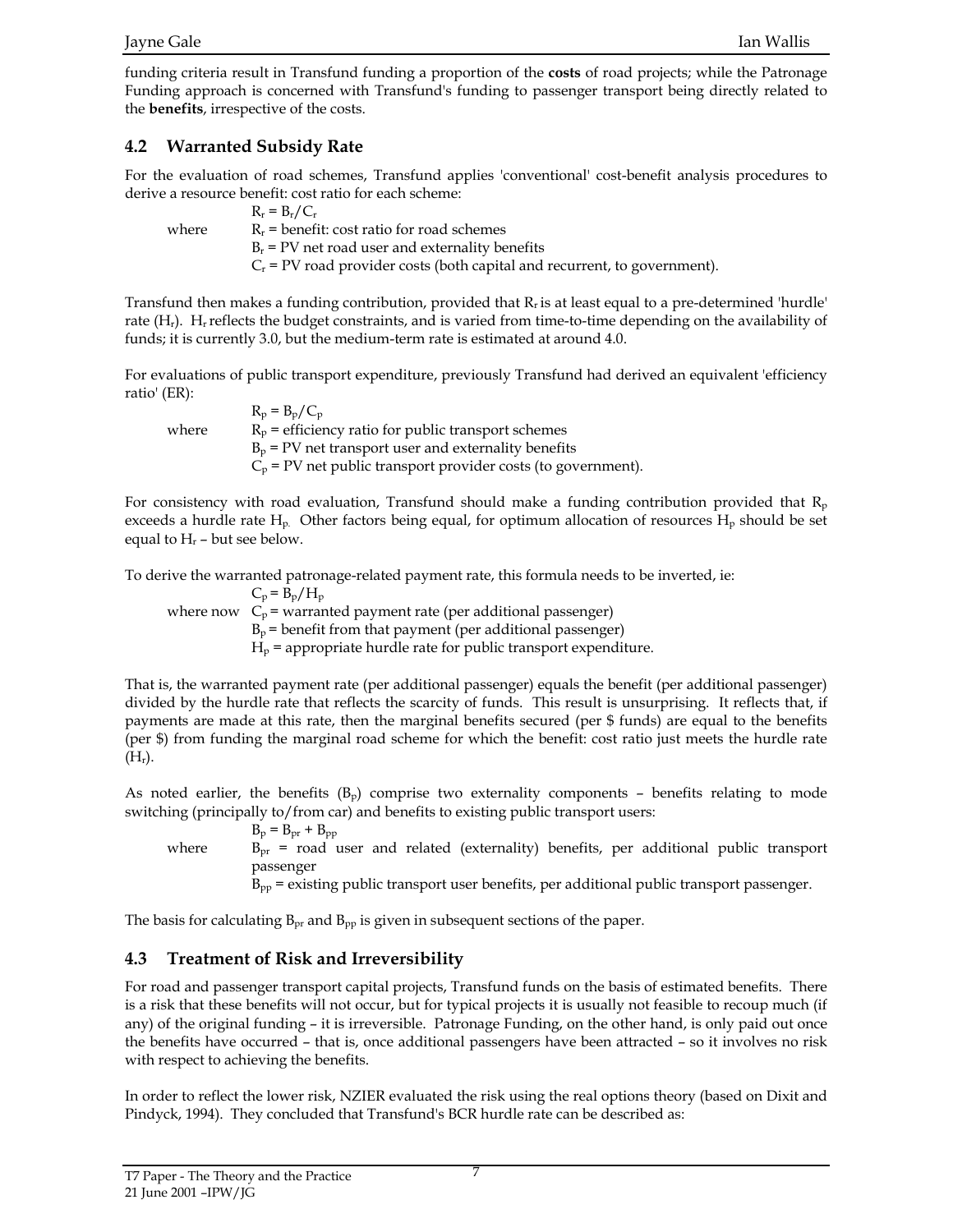| where | $H_r = 1 + f + \alpha$<br>$f =$ risk premium for irreversibility |
|-------|------------------------------------------------------------------|
|       | $\alpha$ = additional mark-up to reflect funding constraints.    |

NZIER estimated that (f) for road projects was around 1.0; and hence, by deduction  $(\alpha)$  is currently also around 1.0 (corresponding to  $H_r = 3.0$ ), although around 2.0 in the medium-term.

As Patronage Funding involves no irreversible commitments of funds, *f*=0 in this case. Thus the appropriate hurdle rate for public funding is  $(1+\alpha)$ , or about 1.0 lower than for capital projects. Thus, for evenhandedness with road projects, the appropriate funding rate for the Patronage Funding scheme is equal to  $B_p/(1+\alpha)$ . If this rate is paid to attract additional passengers, then Patronage Funding will offer as good value for limited funds as road projects.

## **5. ASSESSMENT OF MODE-SWITCHING BENEFIT RATES**

### **5.1 Overview**

This section summarises how we developed ways to assess and quantify the externality benefits of mode switching, as a result of changes in the attractiveness of the public transport system. (The following section covers externality benefits to public transport users).

Key features of this concept include:

- The benefit values relate to marginal changes (increases or decreases) in public transport usage, however caused.
- The benefit values allow for the likely travel behavioural response of public transport users to such a marginal change (ie a proportion of public transport users may switch to/from car driver, and to/from other modes).
- The methods and costs of achieving these benefits (eg through improved services or lower fares) are not relevant to the benefit values.
- The values of interest are the unit benefits per person switching to/from public transport.

Figure 1 sets out the structure of the assessment, which involved:

- Estimation of 'diversion proportions', ie the proportions of any increase in public transport patronage (resulting from enhancements to services) which would be diverted from each alternative mode.
- Estimation of the unit externality benefits, for travellers diverted from each alternative mode, under four categories (environmental, safety, decongestion and parking).
- Weighting of the unit externality benefits by mode by the relevant diversion proportions, to derive the weighted average unit externality benefits, for each category and overall.

The following sub-sections summarise the work undertaken relating to each of the Figure 1 boxes.

## **5.2 Diversion Proportions**

The 'diversion proportions' of interest here are the proportions of additional public transport users, resulting from a marginal change (from whatever cause) in the attractiveness of public transport relative to all other modes, that would switch to/from each alternative mode.

Of particular relevance to the project are systematic variations in diversion proportions in ways that could be applied to differentiate between public transport services in different areas/corridors, time periods, trip lengths etc. For project purposes, diversion proportions were required on both a per passenger trip basis and a per passenger kilometre basis.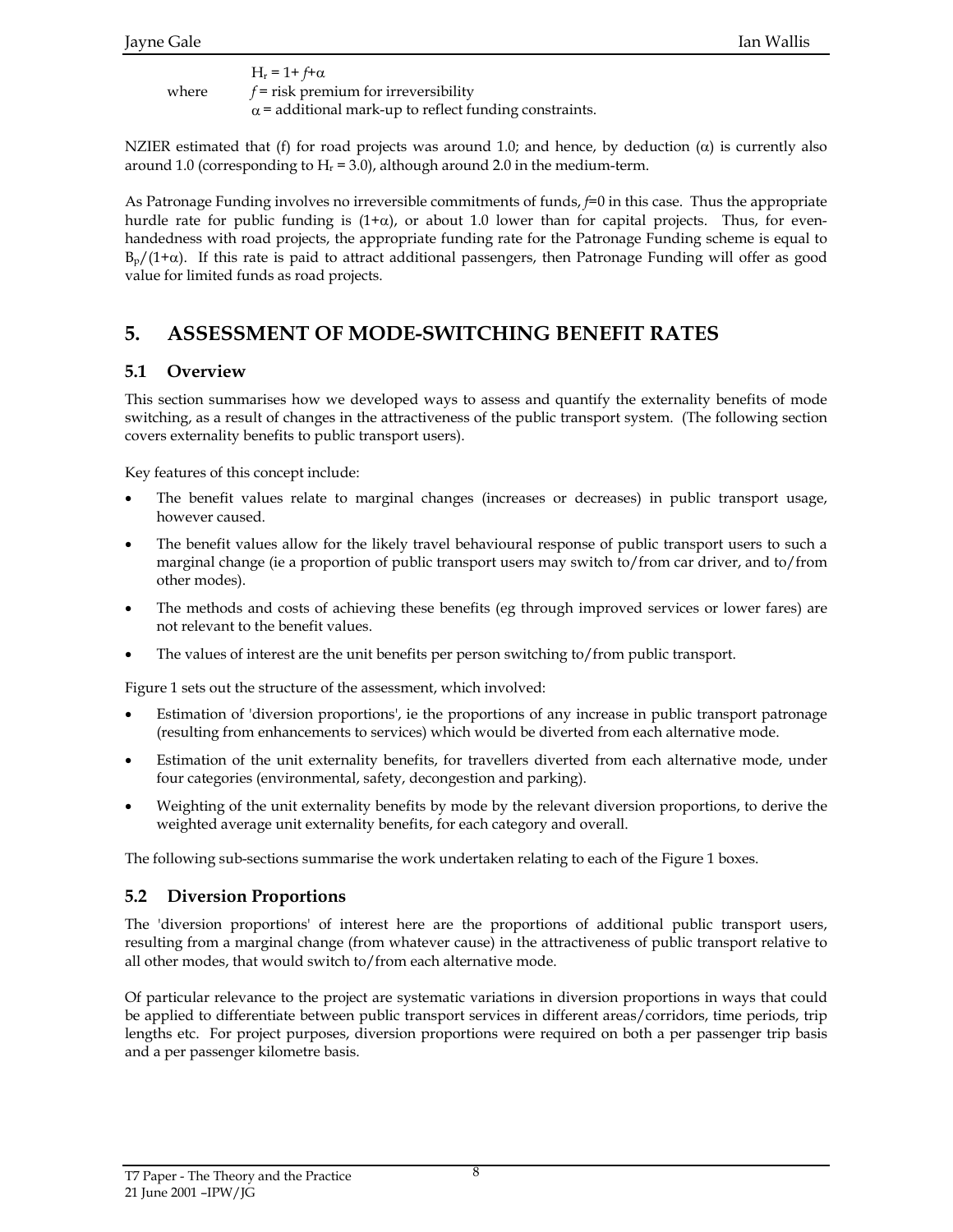#### **Figure 1: Assessment of Mode-Switching Benefit Rates – Overview**



Two main sources of evidence on diversion proportions were used:

- Review of international evidence on diversion proportions in urban areas, undertaken by Booz Allen for Transfund (BAH 2000).
- Analysis of responses to Customer Satisfaction Surveys of public transport in main NZ urban centres, in particular relating to alternative means of travel if public transport were not available.

Based on review of the evidence, best estimates were derived of diversion proportions, disaggregated by key differentiating variables, ie urban centre, public transport mode used and time of day (peak v off-peak).

Diversion proportions per passenger were then converted to diversion proportions per passenger kilometre, allowing for differences by trip length (longer trips tend to divert to car, shorter to walk/cycle).

#### **5.3 Environmental Benefits**

Environmental benefits from the shift from alternative modes to public transport relate principally to carbased modes. The main environmental effects of relevance at the margin were noise, air quality, greenhouse gases and water quality.

A review of key New Zealand and international literature was undertaken to derive appropriate values. It was found that:

- The consensus of evidence is for average valuations for all significant effects in the order of  $5¢$ /vehicle km, but with a wide range of uncertainty.
- Marginal valuations (appropriate for this project) differ significantly from average valuations: for some impacts they will be lower, for others higher. Overall marginal valuations appear likely to exceed average valuations.
- Over all significant effects, marginal valuations seem most likely to be around twice the average valuations, ie in the order of 10¢/veh km.

We concluded that:

- For car traffic, best estimates of marginal rates were 10¢/vehicle km for peak (congested) conditions, 5¢/vehicle km for off-peak (uncongested) conditions.
- For walk and cycle modes, zero environmental externalities were assumed.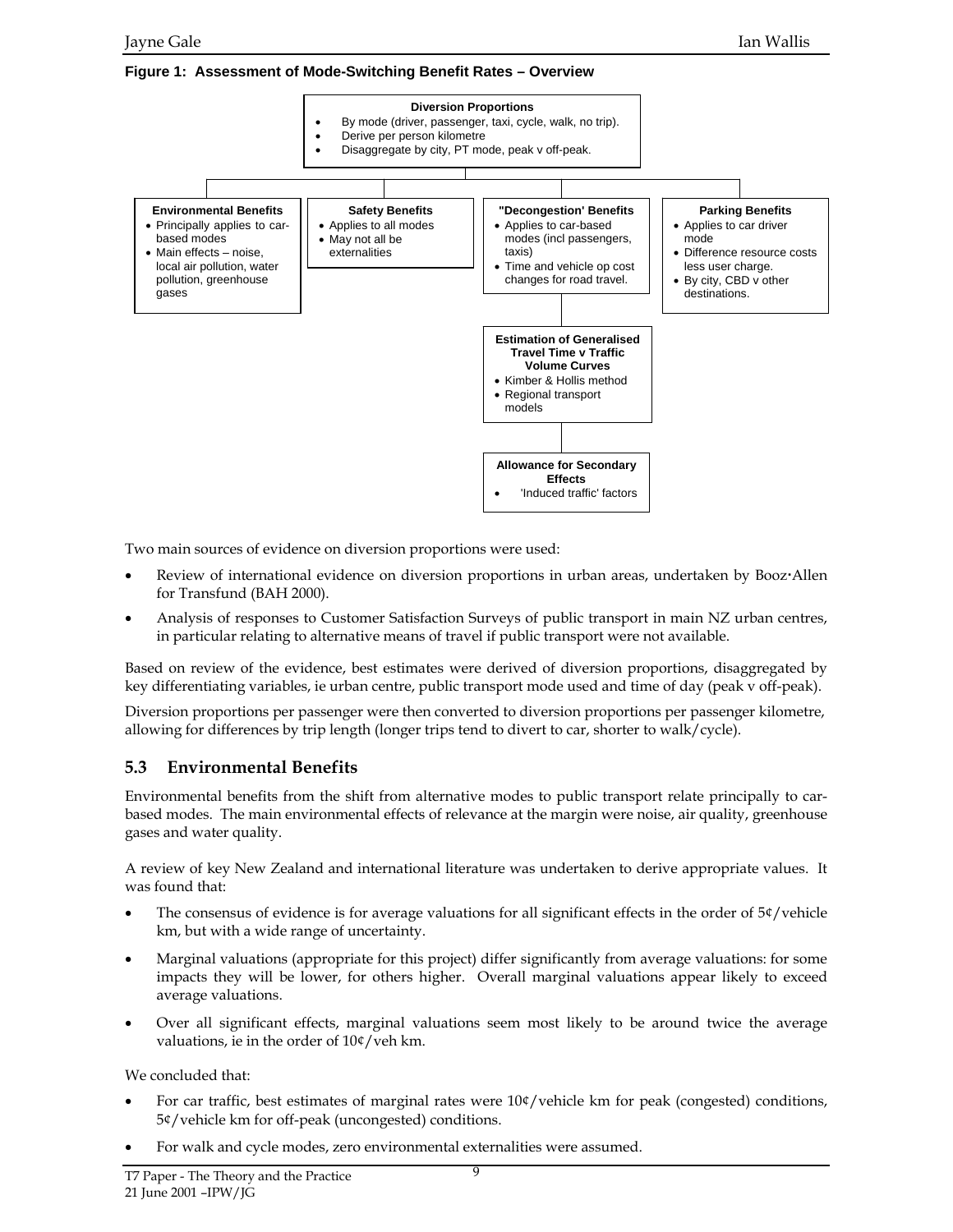• Allowance should be made for the environmental externalities of any buses removed from the traffic stream.

## **5.4 Safety Benefits**

Analysis of marginal safety (externality) benefits was a difficult aspect, for several reasons:

- While we were able to make use of good data on NZ accident numbers and costs (by urban area, mode and time period), adequate data on cost causality were not available.
- The accident cost rates derived are average rates, which do not necessarily apply at the margin. For instance, increased peak-period road traffic results in lower speeds, and most likely in lower accident costs per vehicle kilometre).
- It is unclear what proportions of accident costs are 'internalities' (incorporated in costs faced by the user) and should thus be excluded from the results: we assumed that all accident costs were externalities.

Table 2 presents a summary of the estimated costs per person km by mode (aggregated over all age groups). The very high cost rates for cycle mode relative to bus and car are notable: this has substantial implications for any policies that result in switching of travel mode from bus (or car) to cycle.

| TABLE 2: SUMMARY OF ACCIDENT COST RATES (1) |                     |                         |         |  |  |  |
|---------------------------------------------|---------------------|-------------------------|---------|--|--|--|
|                                             |                     | Social cost rate - ¢/km |         |  |  |  |
| Mode                                        | <b>Weekday Peak</b> | <b>Weekday Off-peak</b> | Weekend |  |  |  |
| Rate/person km                              |                     |                         |         |  |  |  |
| <b>Bus</b>                                  | 0.0                 | 0.0                     | 0.0     |  |  |  |
| Car                                         | 1.8                 | 2.9                     | 2.7     |  |  |  |
| Cycle                                       | 33.6                | 43.5                    | 32.0    |  |  |  |
| Walk                                        | 17.6                | 18.9                    | 19.2    |  |  |  |
| Rate/vehicle km                             |                     |                         |         |  |  |  |
| Car                                         | 2.5                 | 4.4                     | 4.9     |  |  |  |

**Notes (1)** Based on NZ Land Transport Safety Authority data for 1997-98 plus related sources.

## **5.5 'Decongestion' Benefits**

This part of the assessment was concerned with estimation of the marginal changes in travel time on the congested peak period road networks in the main centres (Auckland, Wellington, Christchurch), ie. the slope of the travel time v traffic volume function. It was one of the most demanding, but important, parts of the whole assessment.

Two separate approaches were used, and compared:

- The Kimber & Hollis (1979) method, to assess the travel time v volume function on each corridor and at each bottleneck, based on the current prevailing peak period traffic volumes and capacities. This was the primary source of estimates.
- Application of Regional Transport Models (Auckland and Wellington) to establish the peak period travel time v volume functions on a region-wide basis. This was used as a check on the above approach.

Key features of our application of the Kimber and Hollis methodology were:

- The decongestion effects are a function of two variables: the shape of the demand profile over a two hour or longer time period; and the congestion index.
- The 'congestion index' is the ratio of the peak 60-minute demand volume to the ruling intersection or bottleneck approach capacity during the same time interval (ie the peak 1-hour volume/capacity, or V/C ratio). For V/C between 0.85 (no congestion) and 1.15 (stable congestion), marginal changes in travel times increase rapidly from near zero to the upper threshold.
- The slope of the travel time/volume function for each major intersection was estimated directly through a mathematical formulation, incorporating the slope of the demand profile and the 'congestion index'. These estimates were validated against direct field measurements in a few critical cases.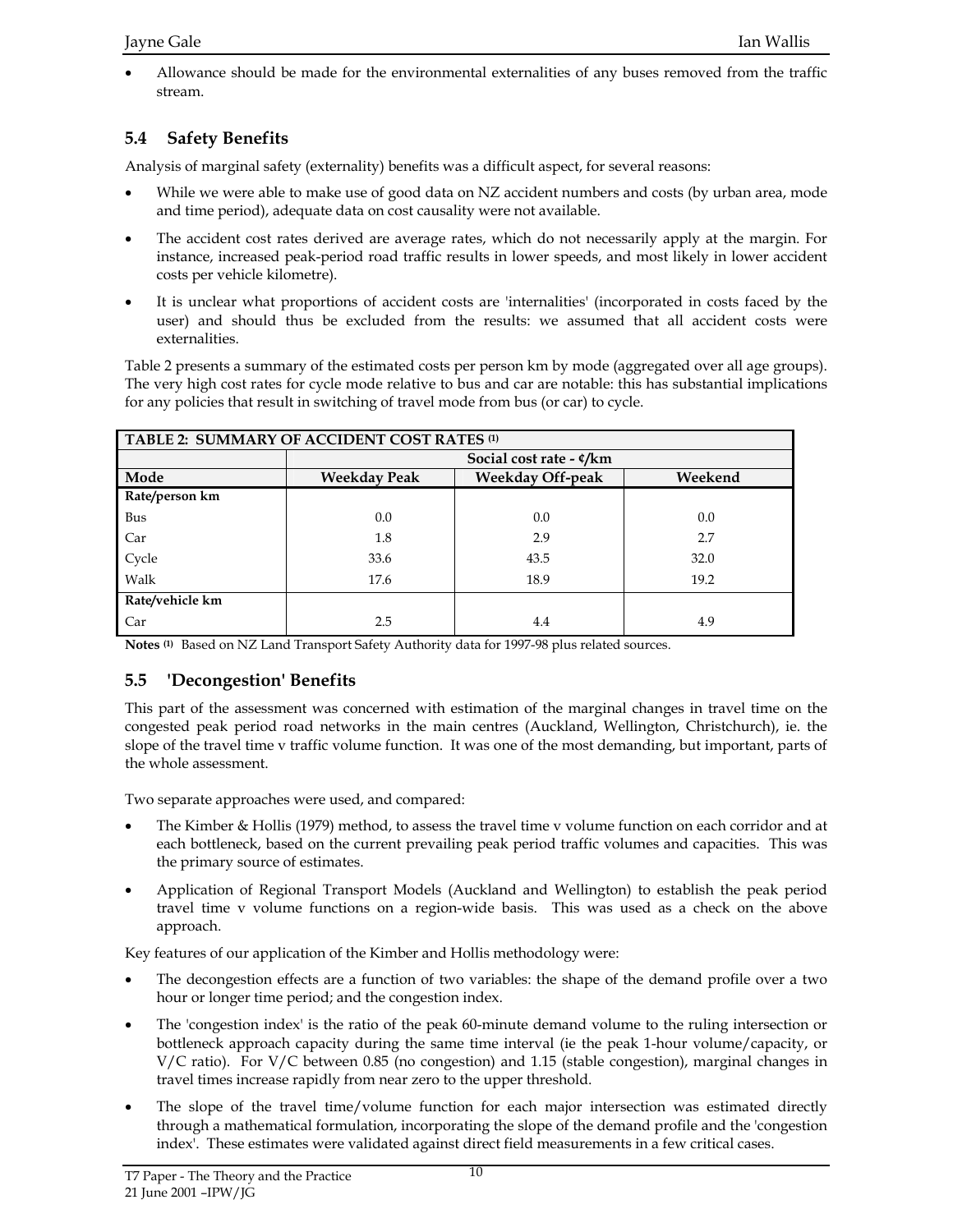- The total magnitude of the delays within a travel corridor was calculated as the sum of the separate value at each important intersection or bottleneck approach: only a few individual intersection or bottleneck approaches were found to be critical in each corridor.
- The results were derived in terms of the total travel time savings (minutes/day) resulting from a uniform 1% change in peak period traffic volumes, for each major corridor and hence aggregated over the city as a whole.
- Standard values of motorist time savings were then applied, to derive a marginal 'decongestion' cost per marginal peak car kilometre on the road network.

#### **'Secondary' Effects – induced traffic**

The above results were based on an assumption of a fixed route assignment, and did not allow for 'secondary' effects in response to changes in traffic volumes in congested urban networks: these effects include re-routing, re-timing of trips, re-distribution etc.

An allowance was then estimated for these secondary effects, based on three sources:

- UK evidence for trunk road project evaluations, comparing the use of fixed trip and variable trip matrix evaluations (these exclude the 're-assignment' response).
- London Transportation Studies analyses, which directly address all feedback responses (including reassignment).
- Special tests using the Auckland Regional Transport Model, also to address all feedback responses.

The results indicated that the initial travel time benefits need to be reduced by about 50% to allow for these secondary effects.

#### **Impact on vehicle operating costs**

Based on examining typical vehicle operating cost functions in congested urban conditions, it was concluded that changes in traffic speed would result in vehicle operating cost increases valued at about 7% of the adjusted marginal time decongestion cost rates.

### **5.6 Parking Benefits**

Many commuters, particularly to CBD areas, do not pay the full (resource) costs of their parking spaces: any such shortfall between price paid and resource costs is an externality appropriate for inclusion in the assessment.

For peak period travel, estimates were made for each main centre of average externality costs for commuters to CBD areas and to other areas. For off-peak travel (for which parking is generally of shorter duration and less often subsidised), parking externality costs were assumed to be zero.

### **5.7 Results Summary**

The results for each of the above four areas of benefit assessment were weighted according to the estimated diversion proportions, and then combined to derive marginal benefit rates per additional passenger kilometre by peak and off-peak periods in each centre. The findings are summarised in Table 3.

Key features of these findings are that:

- Environmental and safety benefits together are relatively constant (8¢ 13¢ per marginal passenger km) across all centres and peak and off-peak periods.
- Time and vehicle operating cost benefits reflect the levels of traffic congestion, and are only significant in peak periods. In the most congested situations (Auckland, Wellington) these benefits dominate other benefit sources. (Parking benefits have not been fully quantified at this stage).

We note that, at this stage, results for each centre are not disaggregated beyond the peak v off-peak split: while the decongestion analyses would, at least in theory, permit breakdowns of results by major corridor, these have not been applied to date.

We also note that, at this stage, all benefit rates have been expressed on a per passenger kilometre basis. However, 'decongestion' benefits, in particular, are more related to traffic volumes through critical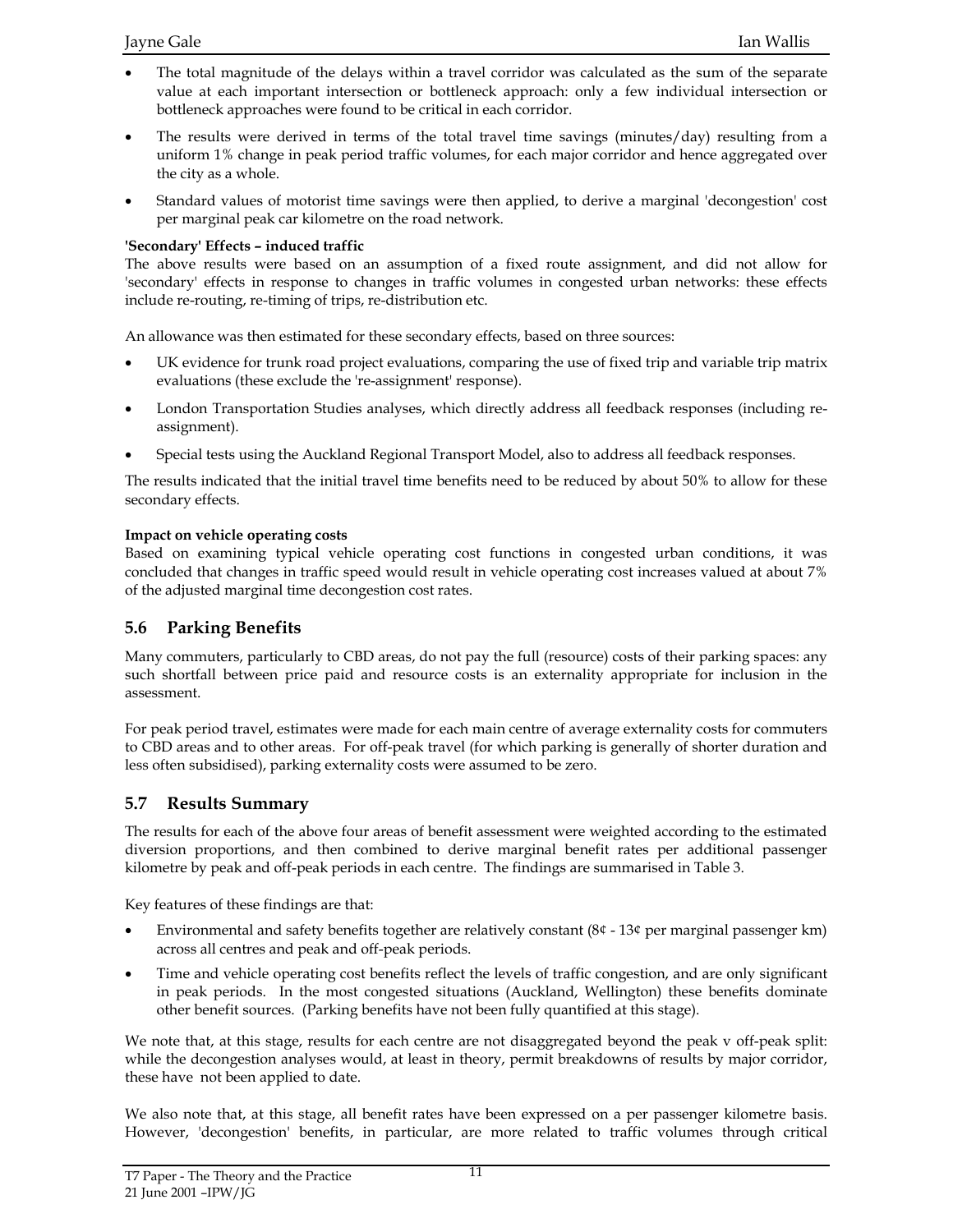bottlenecks than to system-wide changes in vehicle kilometres: this refinement is addressed in subsequent sections.

| TABLE 3: SUMMARY OF MARGINAL MODE-SWITCHING EXTERNALITY BENEFIT RATES<br><b>BY CENTRE</b> |              |          |                                              |              |              |
|-------------------------------------------------------------------------------------------|--------------|----------|----------------------------------------------|--------------|--------------|
| Period                                                                                    | Item         |          | Externality Rates - c/Diverted Pass Km $(1)$ |              |              |
|                                                                                           |              | Auckland | Wellington                                   | Christchurch | <b>Other</b> |
| Peak                                                                                      | Envt, Safety | 11.4     | 11.2                                         | 13.3         | 11.9         |
|                                                                                           | Time, VOC    | 49.9     | 40.8                                         | 5.0          | 0.0          |
| Off-Peak                                                                                  | Envt, safety |          | 8.0                                          | 11.8         | 10.1         |

**Notes: (1)** Parking benefits not included in these estimates.

# **6. ASSESSMENT OF PUBLIC TRANSPORT USER BENEFIT RATES**

When public transport services are subsidised and improved (in order to attract additional passengers), then benefits accrue to existing passengers, in terms of reduced waiting times, lower fares etc (this is known as the Mohring effect (Mohring 1972). These benefits are the second type of externality benefits referred to earlier.

Extension of the economic analysis outlined earlier (Section 4.2) shows that the benefits to existing passengers per additional passenger attracted by subsidy may be expressed as:

 $B_{\rm pp} = G/e_{\rm g}$ where G = 'generalised cost' of the typical public transport trip (ie the weighted sum of walking time, waiting time, in-vehicle time, fares etc)

 $e_g$  = 'elasticity' of public transport demand with respect to this generalised cost.

(It may also be shown that  $G/e<sub>g</sub> = F/e<sub>f</sub>$ , where F is the typical fare and  $e<sub>f</sub>$  the fares elasticity.)

The available evidence indicates that *e*g is relatively stable for different trip lengths in different cities: typical values would be –1.0 for peak periods, -1.5 for off-peak periods.

G will vary by individual trip, but is broadly a function of trip length. Examination of a range of typical trips (in the NZ urban context) indicated the following variation of G (per passenger) with trip length:  $G = $2.65 + $0.48 *$  trip length.

This relationship, and the above values of  $e_{\rm g}$ , have been used to derive the function of B<sub>pp</sub> against trip length.

# **7. BASIS OF TRANSFUND PAYMENTS**

## **7.1 Payment Measures and Benefit Rates**

When paying for performance (in this case, benefits) based on some performance measure, the specific measure chosen is a key decision because it drives the incentives. To turn the benefit values into a scale of payment rates, Transfund needed to decide how payments should best be related to alternative measures of the passenger task (eg passenger boardings, passenger kilometres). A payment based simply on boardings would encourage, over time, a system of short trips. A payment based on passenger kilometres would encourage extended systems, possibly beyond the distance where congestion was an issue.

The criteria for selecting the measure were that the measure should:

- be a 'driver' of externality benefits (congestion relief, user benefits, etc)
- be measurable (and auditable) on a consistent basis, without unreasonable resource requirements
- be able to be disaggregated by 'corridor' and time period (peak v off-peak principally) and possibly other market dimensions (eg adult v child).

Examining which measures drive the main categories of externality benefits led to these conclusions:

• **'Decongestion'** (time, vehicle operating costs). The most appropriate measure of congestion impacts was firstly passengers across critical cordons (reflecting key bottlenecks, eg round the CBD) and secondly passenger kilometres (as a reflection of traffic congestion more generally). Because passenger count data across cordons were not generally available, this measure could (but less satisfactorily) be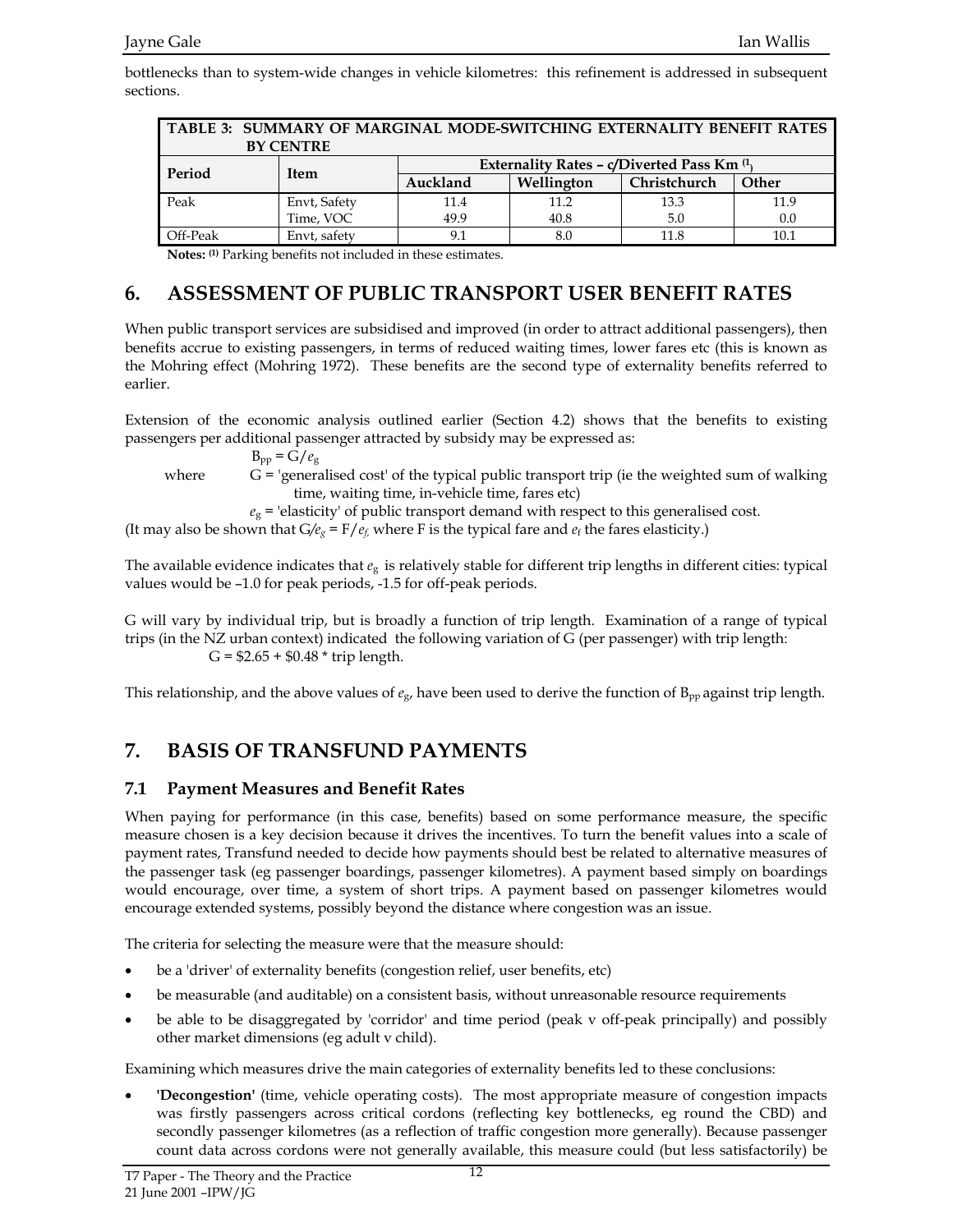replaced by total passenger boardings. Thus for the average trip length, we selected 50% passenger boardings plus 50% passenger kilometres as the appropriate measure.

- **Environment and safety.** The most appropriate measure was taken as total passenger kilometres.
- **Public transport user benefits**. Analyses of the benefit function (Section 6) indicates that, for average trip lengths, the appropriate measure is ~50% passenger boardings plus 50% passenger kilometres.

Combining these conclusions, we expressed the benefit rates for each of these categories as linear functions of passenger boardings and passenger kilometres. The results are given in the first part of Table 4, for peak and off-peak periods. It is evident that:

- In peak periods, decongestion and public transport user benefits dominate: the total benefit rate is split broadly equally (for typical length trips) between the boarding component and the distance component.
- In off-peak periods, without decongestion impacts, the distance-related component accounts for the major part of the total benefits.

| TABLE 4:<br><b>SUMMARY OF BENEFIT RATES AND PAYMENT RATES</b>                                      |                  |                              |                                            |                        |                        |  |
|----------------------------------------------------------------------------------------------------|------------------|------------------------------|--------------------------------------------|------------------------|------------------------|--|
| (Rates per Passenger Boarding and Passenger km)                                                    |                  |                              |                                            |                        |                        |  |
| Period                                                                                             | <b>Item</b>      |                              | Rates by Centre - \$ per Pass Boarding (1) |                        |                        |  |
|                                                                                                    |                  | Auckland                     | Wellington                                 | Christchurch           | Other                  |  |
| <b>TOTAL BENEFIT RATES</b>                                                                         |                  |                              |                                            |                        |                        |  |
| Peak                                                                                               | Decongestion     | $3.70+0.40*D$                | $2.46 + 0.26D$                             | $0.24 + 0.03 \times D$ |                        |  |
|                                                                                                    | Envt & Safety    | $0.11*D$                     | $0.11*D$                                   | $0.13*D$               | $0.12*D$               |  |
|                                                                                                    | PT User Benefits | $2.65+0.48*D$                | $2.65+0.48*D$                              | $2.65 + 0.48 \times D$ | $2.65 + 0.48 \times D$ |  |
|                                                                                                    | Total            | $6.35+0.99*D$                | $5.11+0.86*D$                              | $2.89 + 0.64 \times D$ | $2.65+0.60*D$          |  |
| Off Peak                                                                                           | Decongestion     |                              |                                            |                        |                        |  |
|                                                                                                    | Envt & Safety    | $0.09*D$                     | $0.08*D$                                   | $0.12*D$               | $0.10*D$               |  |
|                                                                                                    | PT User Benefits | $1.77+0.32*D$                | $1.77+0.32*D$                              | $1.77+0.32*D$          | $1.77+0.32*D$          |  |
|                                                                                                    | Total            | $1.77+0.41*D$                | $1.77+0.40*D$                              | $1.77+0.44*D$          | $1.77+0.42*D$          |  |
| <b>TRANSFUND PAYMENT RATES (2)</b>                                                                 |                  |                              |                                            |                        |                        |  |
| Peak                                                                                               |                  | $1.45 + 0.21$ <sup>*</sup> D | $1.05 + 0.17 \times D$                     | $0.30 + 0.09*D$        | $0.20 + 0.08 \times D$ |  |
| Off-Peak                                                                                           |                  | $0.15+0.06*D$                | $0.15 + 0.06 \times D$                     | $0.15+0.06*D$          | $0.15 + 0.06 \times D$ |  |
| Notes $(1)$ , Dates are combination of fixed amount and distance company $(D-$ distance in $(m_0)$ |                  |                              |                                            |                        |                        |  |

**Notes** (1) Rates are combination of fixed amount and distance component (D= distance in kms).

(2) Rates based on one-third of (decongestion benefits + environmental & safety benefits + 25% PT user benefits) - refer text. Rates have in some cases been rounded for consistency with rates set by Transfund (as in Table 1).

## **7.2 Transfund Payment Rates**

Under present legislation, Transfund's statutory objective is to fund a safe and efficient roading system, while regional councils have primary responsibility for the funding of passenger transport (but with a contribution from Transfund). In the light of this objective, Transfund's financial assistance policy for 'Alternatives to Roading' (ATR) investments was hitherto to fund 100% of road user benefits relating to State highways and around 50% of benefits for local roads, but not to make any funding contribution towards public transport passenger benefits.

For the Patronage Funding scheme, Transfund decided that it would set payment rates based on the following formula:

| Payment rate | $P =$ | $(B_{\text{pr}} + 0.25 B_{\text{pp}})/3.0$ |  |
|--------------|-------|--------------------------------------------|--|

where  $P =$  Transfund payment rate per additional public transport passenger

 $B_{\text{pr}}$  = road user and related (externality) benefits, per additional passenger

 $B_{\text{pp}}$  = existing public transport user benefits, per additional passenger

3.0 = a factor to reflect funding constraints and risk effects

The factor (3.0) is designed to be consistent with the medium-term expected benefit-cost hurdle rate for road schemes (ie 4.0), adjusted to reflect the lesser degree of risk associated with Patronage Funding (Section 4.3).

The factor 0.25 applied to public transport user benefits represents a compromise between Transfund's previous policy of no funding for public transport user benefits and its funding of a larger proportion (50%- 100%) of road user benefits. Consequent on this decision, Transfund is currently reviewing its funding policy relating to public transport **capital** (ATR) projects.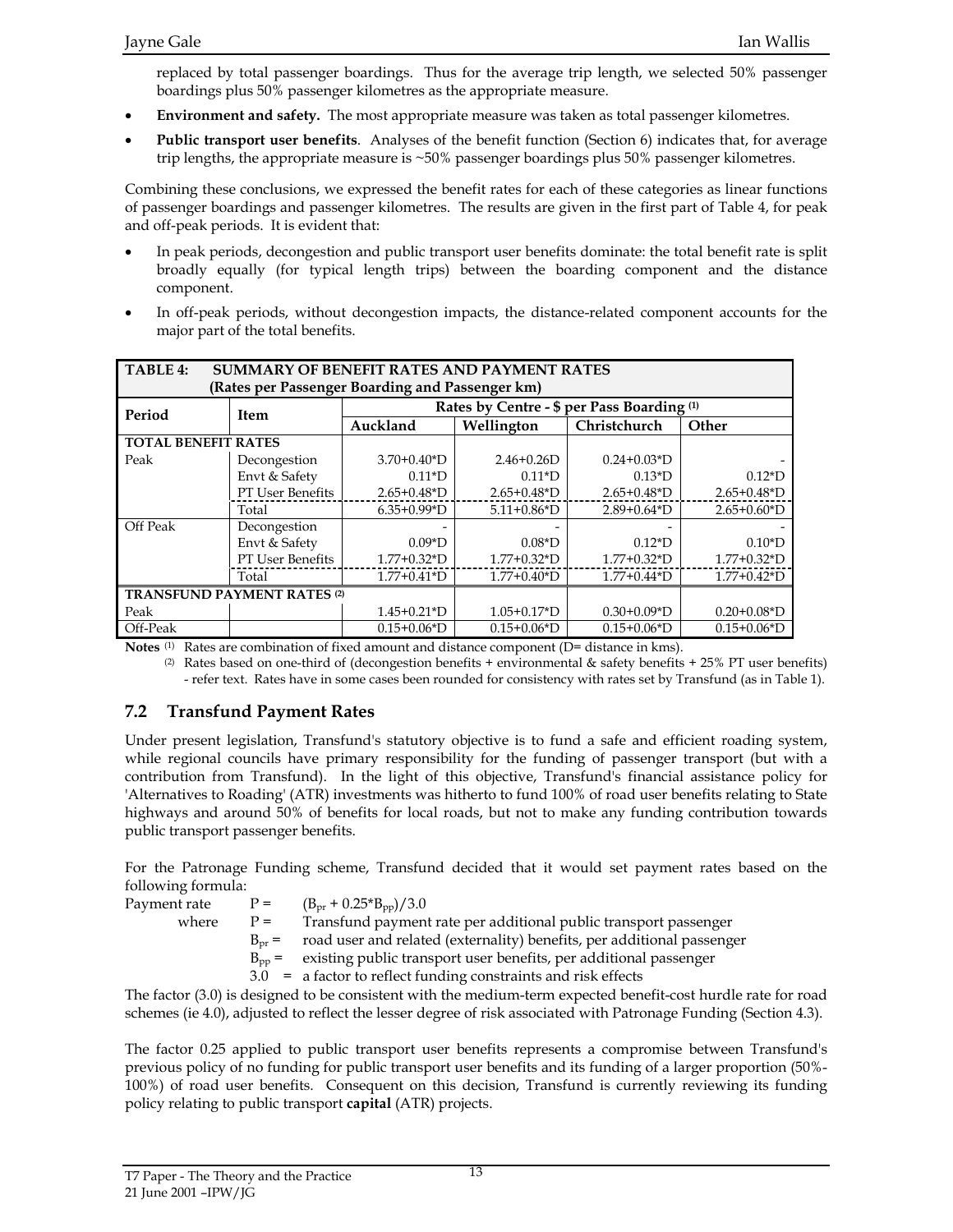The Transfund payment rates that result from applying the above formula are shown in the lower section of Table 4.

## **7.3 Comparison with Existing Average Funding Rates**

Prior to the introduction of Patronage Funding, Transfund's average funding rates (40% of bus subsidy and 60% of rail subsidy – refer Section 2.2) averaged 5¢-6¢/passenger kilometre for bus and rail (contracted and commercial) services in main centres, and about 3¢/passenger kilometre for bus services in smaller centres. These are very averaged figures: for instance, in Wellington the Transfund subsidies were about 9¢/passenger km for contracted bus services, 1¢/passenger km for commercial bus services (relating to concessionary fare schemes), and 4¢/passenger km for suburban rail services.

By contrast, the Patronage Funding payment rates for trips of average length in Wellington are about 40¢/pass km (peak) and 8¢/pass km (off-peak) for bus (average 4.6 km trip length); and 21¢/pass km (peak) and 6¢/pass km (off-peak) for rail (average 23 kms trip length).

Thus the Patronage Funding payment rates are significantly higher in most cases than the average rates for the existing patronage, which developed under the previous input funding system. This is not surprising, given that:

- A substantial proportion of the existing services operate on a 'commercial' basis, with very low subsidy rates. The existing contracted services thus involve a range of subsidy rates higher than the average for all services.
- The major objectives of the Patronage Funding scheme were to increase patronage and to increase the central government (Transfund) share of total public transport funding. In order to achieve these objectives, Transfund's variable funding rates need to be significantly higher than the previous average funding rates.
- Further, given the prevailing cost structures and market demand characteristics (demand elasticities), it was necessary for marginal funding rates to exceed existing average rates if the desired expansion of services was to be achieved (see below).

## **7.4 Comparison with Incremental Costs**

Prior to finalising the Patronage Funding payment rates, Transfund analysed the likely costs and revenues for expanded services in a range of situations, to assess the likely response to the Transfund payment rates (in terms of service and patronage increases).

The main conclusions were:

- Incremental subsidy costs (per passenger km) cover a wide range. The extent of response is likely to vary gradually, rather than sharply, with increasing generosity of payment rates.
- A critical factor influencing response will be the extent of current suppressed demand due to insufficient capacity (during peak periods and in major metropolitan areas). An incremental subsidy rate in the order of 10¢ to 20¢ per passenger kilometre is likely to be sufficient to encourage additional peak services to meet this demand; a lower rate (in some cases zero) would be sufficient to encourage additional off-peak services.
- In the absence of substantial suppressed demand, peak period bus subsidy costs would be much higher, typically in the range 30¢ to 150¢ per passenger km; while off-peak rates would be a lot lower, typically zero to 30¢ per passenger kilometre.

If these incremental (net) cost rates are compared with the Patronage Funding rates (above), it appears that:

- For peak periods, the Patronage Funding rates should be more than sufficient to encourage additional services in cases of suppressed demand, but barely sufficient in other cases.
- For off-peak periods, the Patronage Funding rates should be sufficient to encourage a modest expansion of existing services.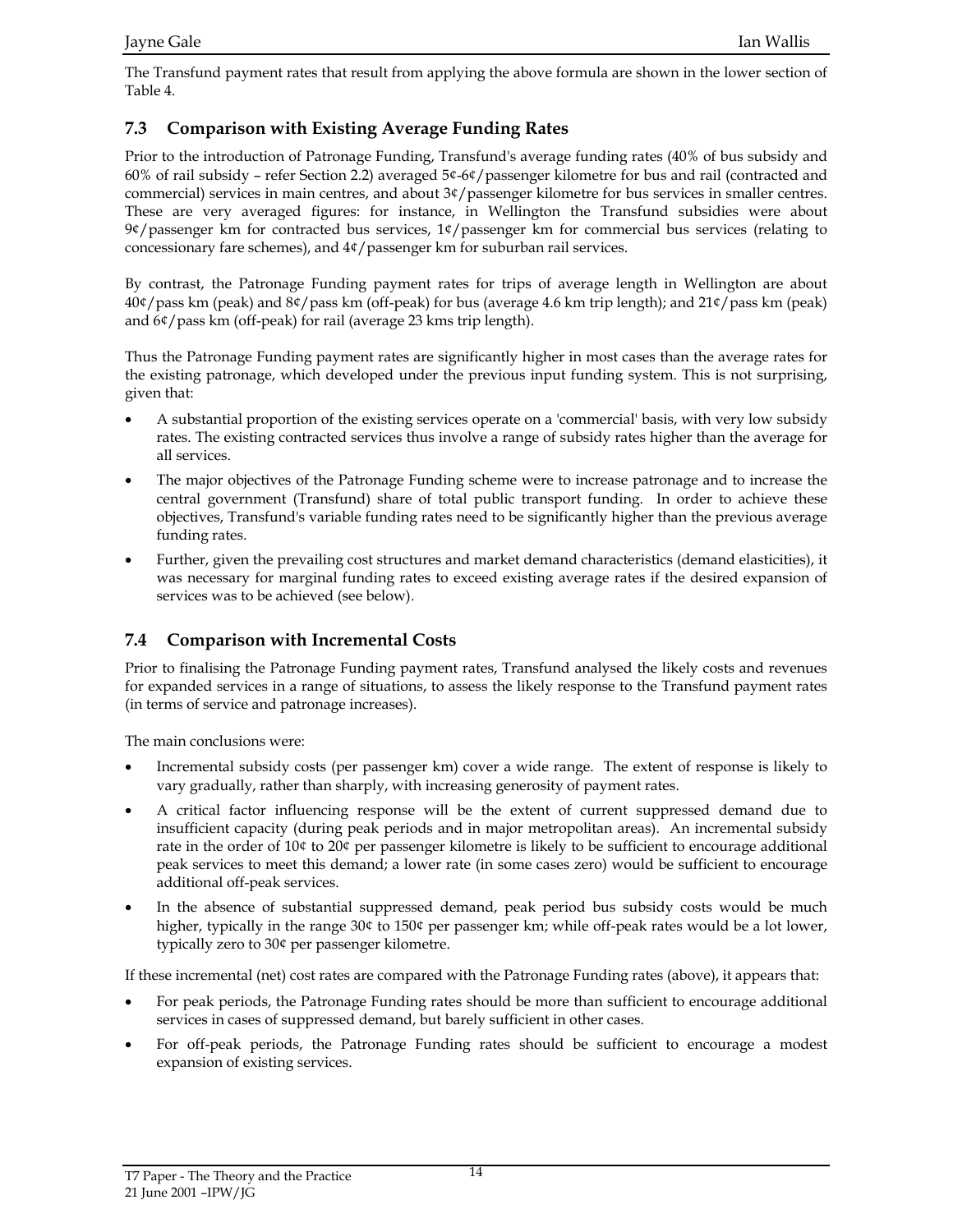# **8. PHASED IMPLEMENTATION – THE 'KICK-START FUNDING' SCHEME**

### **8.1 Rationale**

The main Patronage Funding scheme (as described up till now) only provides additional funding once additional passengers are generated, and also imposes increased financial risks on the regional councils. Thus, on its own, it would be a relatively slow means of developing the market and increasing central government funding. However, the government wished to increase patronage over a shorter timescale and allocated additional funding to do so. To achieve this, Transfund developed a 'Kick-start Funding' scheme as a short-term transition to the full Patronage Funding scheme.

The broad objectives defined for Kick-start Funding were to expedite new services and other initiatives to accelerate patronage growth, and to share the risk associated with new services. To guide development of the scheme, Transfund set the following criteria that should be met:

- provide up-front funding for initiatives to accelerate patronage growth
- enable regional councils to access funding quickly and simply
- meet Transfund's requirements to evaluate expenditure and achieve value for money
- be consistent with the longer term patronage funding scheme.

## **8.2 Scheme Description**

The following provides a summary description of the Kick-start Funding scheme.

#### **Key Features**

- (i) Kick-start Funding will apply for the period November 2000-June 2003, along with full Patronage Funding. Thereafter, only Patronage Funding will apply.
- (ii) The objective of Kick-start Funding is to provide up-front funding assistance for new services and other initiatives that will generate patronage growth.
- (iii) Transfund's funding assistance is based on the following proportions of the net costs of approved new services and initiatives:
	- 80% of costs incurred from 1 November 2000 to 30 June 2001
	- 60% of costs incurred from 1 July 2001 to 30 June 2002
	- 40% of costs incurred from 1 July 2002 to 30 June 2003.

 (The combination of patronage funding and Kick-start Funding could provide up to 100% of the net cost of new passenger services, particularly in the initial period to 30 June 2001.)

- (iv) Transfund has identified a list of qualifying expenditure items for Kick-start Funding, that includes new passenger transport services and, among other things, marketing initiatives, electronic ticketing projects and other 'capital' items of less than \$400,000. Regional councils are able to propose other initiatives, provided they relate to the objective of increasing patronage.
- (v) From 1 July 2003, a new base level of funding and patronage will be set for each regional council for the Patronage Funding scheme: this will include the current funding base plus average Transfund payments on Kick-start Funding and Patronage Funding up to 30 June 2003 (excluding certain 'oneoff' expenditures). (This gives regional councils a strong incentive to invest Kick-start Funding in initiatives that have the best prospects for growing patronage).

#### **Passenger Transport Infrastructure**

- (vi) Passenger transport capital projects of \$400,000 or less qualify for Kick-start Funding.
- (vii) Transfund also continues to fund passenger transport capital projects over \$400,000 through its current Alternatives to Roading (ATR) funding policies, adjusted for combined capital and patronage payments to make sure that the same project is not paid for twice.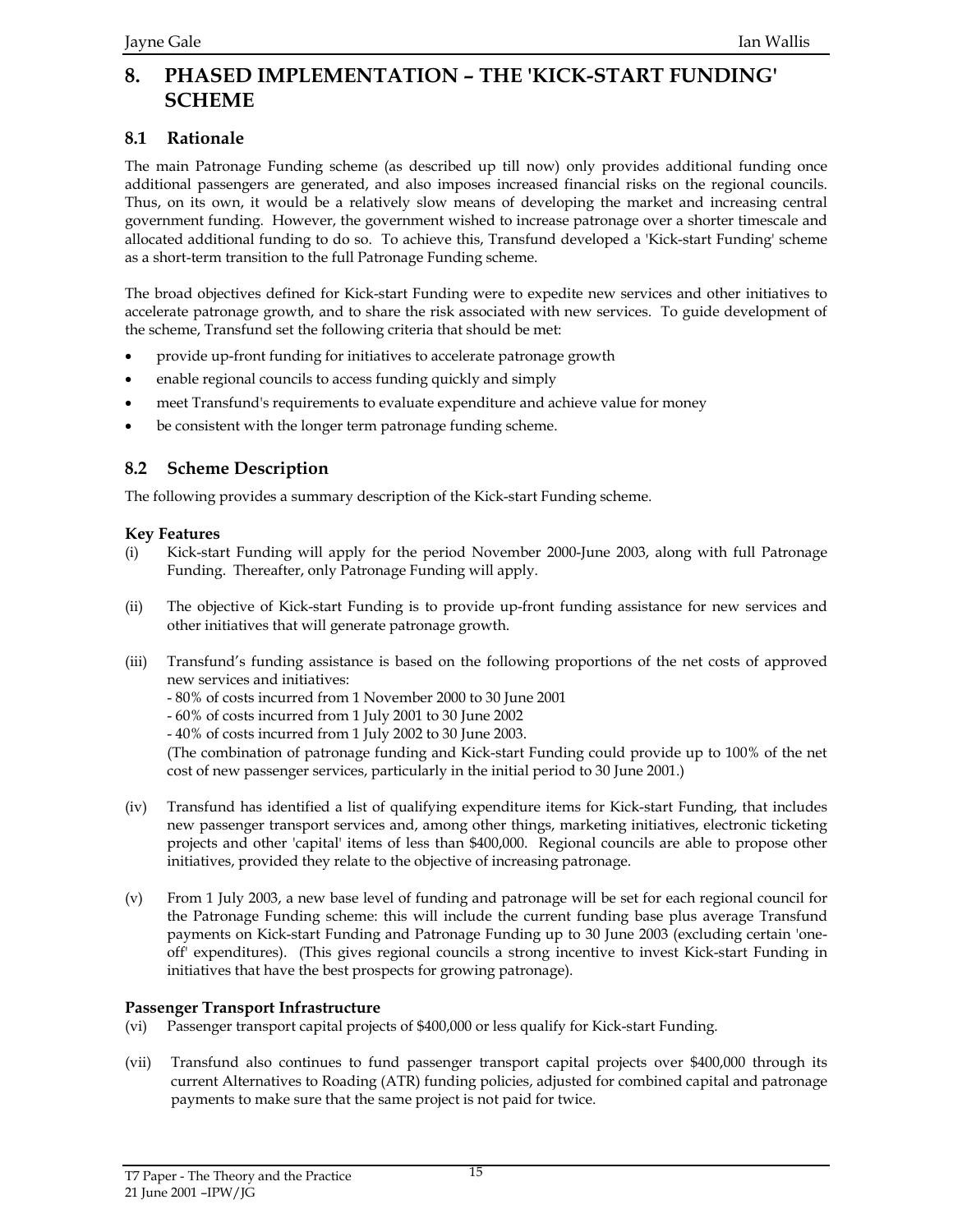#### **Applying for Funding**

(viii) To apply for Kick-start Funding, regional councils must submit applications to Transfund covering a brief scheme description and estimates of net costs, gross costs, passenger boardings and/or passenger kilometres, plus estimates of fare revenue and a supporting rationale.

#### **Monitoring and Review**

(ix) Transfund requires regional councils to analyse and report on the success of their Kick-start Funding strategies in terms of their effectiveness at generating patronage and on the rate of diversion of new passengers from private cars. This information will become part of a valuable database shared with other regional councils (and perhaps comparable with the public transport demonstration projects undertaken in Norway).

# **9. PROGRESS AND OUTCOMES TO DATE**

Eight of the 14 regional councils joined the scheme for 2000/01, representing 99.4% of current funding. Most have joined to ensure they benefit from the Kick-start Funding, but some have expressed concerns about the situation after Kick-start Funding ceases. Certainly, the Kick-start Funding has proved popular and has resulted in many projects being initiated.

Table 5 presents a summary of the funding applications submitted to date and those already approved by Transfund. Of the 67 Kick-start Funding applications received, 43 have been approved so far. Some were rejected because a simplified evaluation indicated that the expenditure was not efficient (ie benefits were less than costs*)*; others were rejected because they did not comply with legal or policy requirements.

Figure 2 provides an indication of the expected impacts of the Patronage Funding scheme (including Kickstart Funding) on total central government (Transfund) funding levels to public transport. In the years 1996/97 - 1999/2000, this funding was capped at 1996 levels (approx \$42m). We expect that Kick-start Funding plus Patronage Funding will increase funding by about \$12 million pa above previous funding levels. Transfund expects expenditure to increase by \$20-30 million pa over the next few years (depending on the success of the scheme in increasing total patronage).

At this stage, it is too early to assess the impacts of the scheme on patronage. Some regions are indicating very good early results: Auckland, Canterbury and Hamilton report up to 10% pa growth rates, whereas established regions such as Wellington and Otago report steady 2% growth. Canterbury's innovative Orbiter service (on a circular route) has had unprecedented success. Auckland is currently implementing a major strategy to expand ferry services. Regions are currently establishing data systems (eg defining peaks) and getting agreement on their funding and patronage baselines.

| TABLE 5:<br>KICK-START FUNDING APPLICATIONS RECEIVED AND APPROVED BY<br>TRANSFUND (Figures as at 31 May 2001). |                     |                                                                            |                               |       |         |                      |  |
|----------------------------------------------------------------------------------------------------------------|---------------------|----------------------------------------------------------------------------|-------------------------------|-------|---------|----------------------|--|
|                                                                                                                | Payment             | Approved (\$m)<br>Requested (\$m)                                          |                               |       |         |                      |  |
| Region                                                                                                         | Measure             | <b>Schemes</b>                                                             | Kick-start Funding<br>2000/01 |       | 2000/01 | Total <sup>(1)</sup> |  |
| Auckland                                                                                                       | Hybrid              | Rideline Website, shelters<br>Bus, ferry & rail service<br>enhancements    | 0.95                          | 3.23  | 0.95    | 3.12                 |  |
| Wellington                                                                                                     | Hybrid              | Improve rail & bus services<br>Real time information<br>Commuter car parks | 1.68                          | 6.49  | 1.22    | 2.83                 |  |
| Canterbury                                                                                                     | Boarding            | Increased services, circular<br>service, integrated ticketing              | 0.4                           | 1.54  | 0.24    | 0.78                 |  |
| Other                                                                                                          | Boarding or<br>Flat | Services, shelters, stations                                               | 0.34                          | 2.14  | 0.19    | 1.45                 |  |
| Total                                                                                                          |                     |                                                                            | 3.37                          | 13.41 | 2.60    | 8.18                 |  |

**Notes (1)** Total refers to total Transfund allocation from 2000/01 up to end of Kick-start Funding transition period (30 June 2003)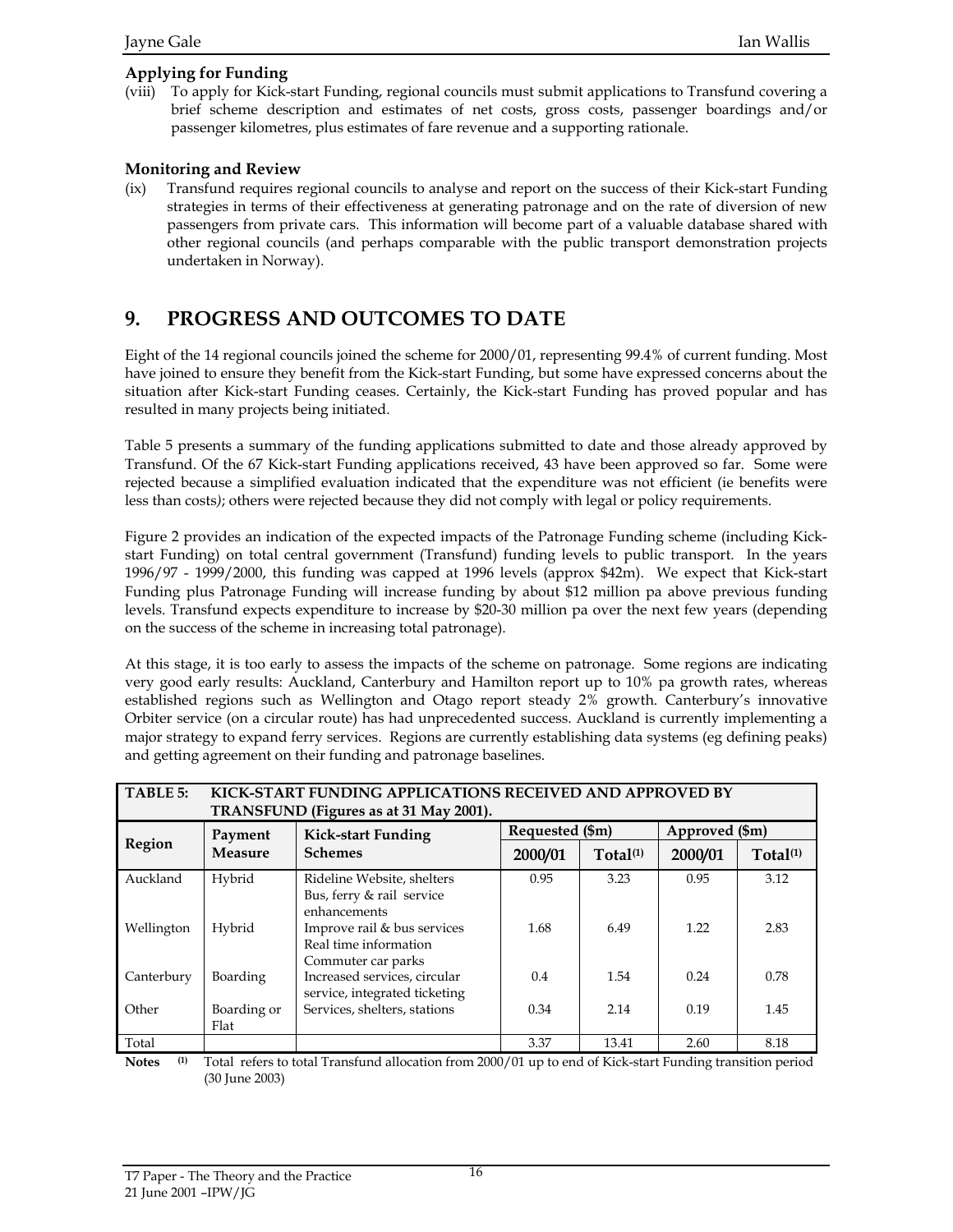



## **10. SOME ON-GOING ISSUES**

## **10.1 Implications of the Output – funding Approach**

The difference in approach between Transfund's previous input-based funding policies (for both roads and passenger transport) and the output-based Patronage Funding policy are reiterated here. The previous policies involved Transfund paying a proportion of input costs for a scheme or service. Under Patronage Funding, Transfund pays an amount (as defined earlier), according to the success of the service in attracting additional passengers. In some cases, this may cover only a small proportion of the incremental costs (if the service is not sufficiently attractive to passengers). In other cases Transfund may cover a large proportion of the costs. The decisions on the services to be provided are left to the regional council, which is given full responsibility for the patronage (and hence funding) risks involved.

## **10.2 Exogenous Patronage Influences**

The theory underlying Patronage Funding is that a targeted patronage-related funding system will encourage regional councils to expand services, and hence generate increases in patronage, where the resulting benefits warrant the additional costs involved.

In practice, patronage is influenced by a range of factors other than service (or fare) enhancements. Such exogenous factors could lead to 'windfall' payments from Transfund to regional councils, without any changes in services. This effect could potentially be a cause of inequity between regions (eg different population growth rates). This is one reason that Transfund requires regional councils at least to maintain their own current payment levels.

Some exogenous factors that cause patronage changes may result in road user externality benefits (eg changes in fuel prices may also cause switching from car to public transport). Such factors may also result in benefits to existing public transport users (eg. if they result in additional services). In some cases, they may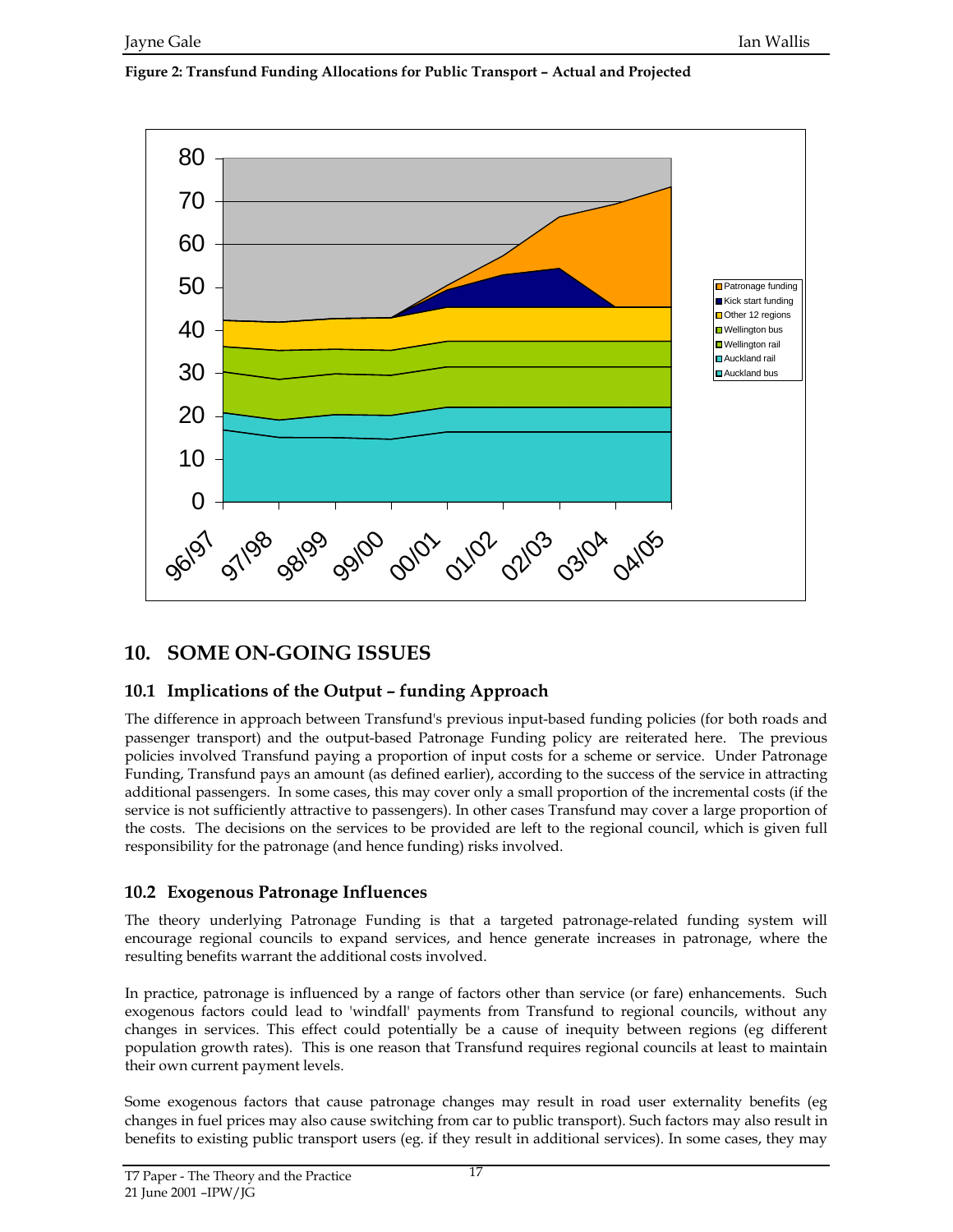result in neither category of benefit (eg an increase in disposable income may lead to additional off-peak public transport travel but no change in service levels or road traffic volumes). Thus, in some cases the additional Patronage Funding payments may have some justification in terms of the resulting benefits; in other cases they may not be justified in such terms.

Another point in relation to exogenous factors is that, where they cause an increase in patronage, it is most likely (at least in the medium-term) that services will need to be increased to accommodate the demand, and subsidies also increased (at least for peak services). Thus, there is a cost-sharing argument (rather than a benefit argument) for increasing Transfund's funding amounts in such circumstances. In any event, in practice it is not possible to distinguish between extra passengers generated by service enhancements and those resulting from exogenous factors.

## **10.3 Risk Implications for Regional Councils - Contracted Services**

As noted earlier, one implication of Patronage Funding is that regional councils assume increased financial risk compared with the previous system. If patronage increases due to exogenous factors, regional councils will generally receive more income from Transfund (even though their subsidy costs on the services affected may decrease); when regional councils institute service enhancements, their net subsidy costs depend on the success of these enhancements in generating patronage and hence attracting additional Transfund funding.

In cases where service contracts are on a gross cost basis, the financial risk to regional councils is particularly severe: if patronage is below the expected level, the regional council loses twice – it receives lower fare revenue and also lower payments from Transfund. In cases where service contracts are on a net cost basis (the prevalent New Zealand form), the regional council bears rather less risk – it receives lower payments from Transfund, but the fare revenue risk is borne by the operator. This aligns the regional council's incentives more closely with those of the operators.

Regional councils could eliminate financial risk on service contracts by adopting 'back-to-back' patronagerelated contracts with operators, ie they could contract to pay the operator on the same formula as they are paid by Transfund, which is a fixed sum plus a patronage-related payment. Such contracts would provide to the operator incentive signals identical to those that Transfund provides to the regional council through the Patronage Funding scheme.

To date, no regional council has adopted such patronage-incentive ('back-to-back') contracts as a result of Patronage Funding: although two pilot contracts of 'output-based funding' are currently operating, these were in place prior to the Patronage Funding scheme (refer Mein 1999). Transfund is encouraging regional councils to develop and implement such contracts and we expect further trials within the next two years.

## **10.4 Implications for Commercial Services**

Currently 'commercial' services form a substantial proportion of the bus services in the main corridors of the larger centres. These service receive a very low (if any) level of public funding, through concessionary fare reimbursement schemes, and are largely outside the influence of the regional councils (Section 2.1). Patronage Funding is designed to increase patronage where the greatest benefits arise, and hence gives incentives to regional councils to enhance services where congestion is most severe, ie in the main corridors of the larger centres at peak periods. A large proportion of these services currently operate commercially.

Analogous to the back-to-back incentive arrangements discussed above for contracted services, a similar form of patronage-related incentive scheme would appear to be appropriate for commercial services. This is the concept of 'subsidised deregulation', under which operators compete in a 'quasi-commercial' market in which patronage-related subsidies are available to all participants. This approach was discussed in a previous Thredbo paper (Wallis 1999).

Some legal issues will need to be resolved before this concept can be implemented in New Zealand. The current concessionary fare reimbursement scheme for commercial services, under which particular users are subsidised, is a limited form of 'subsidised deregulation'. Again, we see this as a concept that should be pursued further.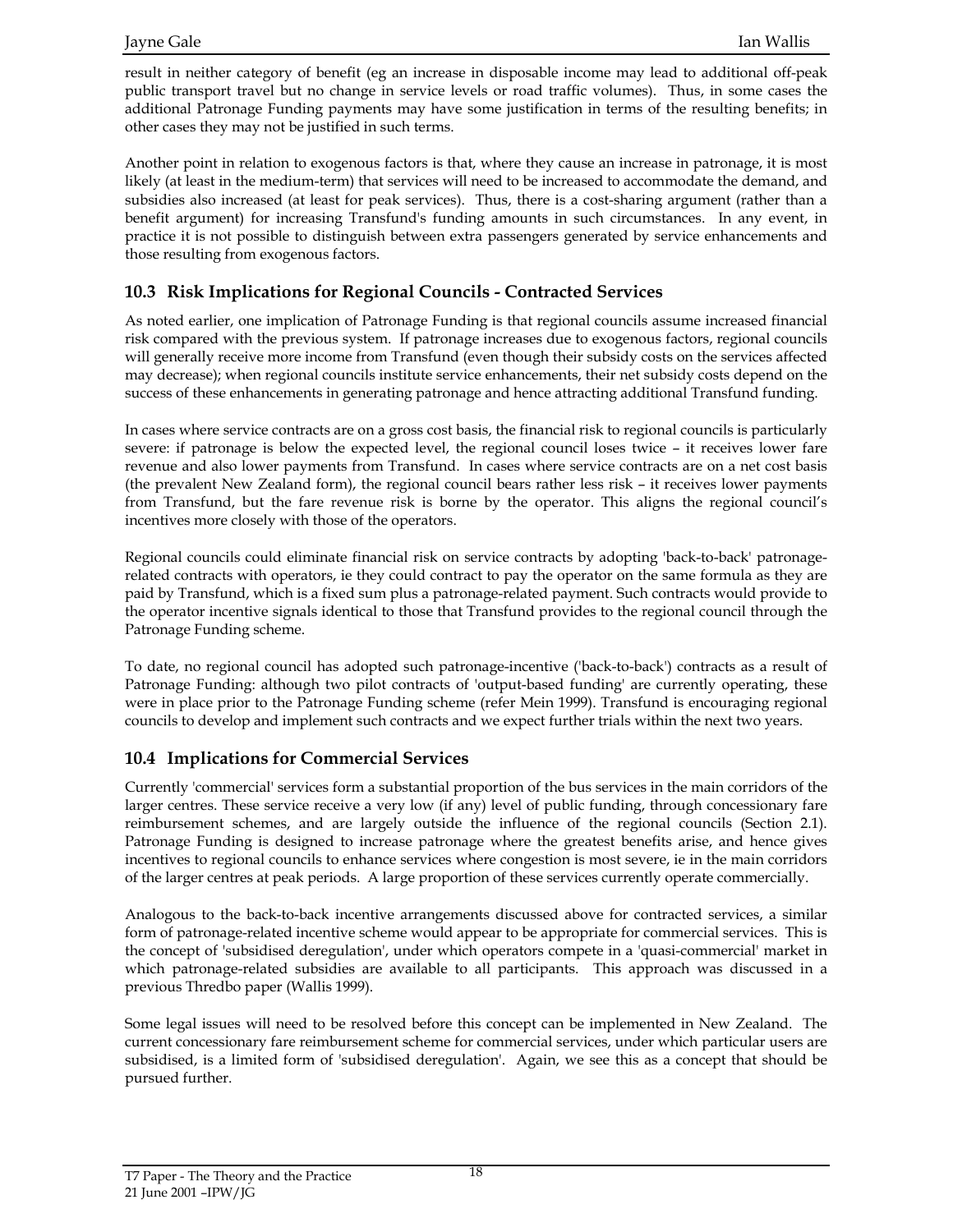### **10.5 Implications for Capital Projects**

Prior to Patronage Funding, passenger transport services and infrastructure (capital) projects were funded through two very different systems. Patronage Funding for services has significant implications for the future funding of infrastructure, which are currently being addressed by the government.

Hitherto, infrastructure projects were evaluated using a cost-benefit approach (the ATR procedures), based on forecasts of future patronage impacts and associated benefits. Such patronage impacts (whether from services or infrastructure) are now being funded through the Patronage Funding scheme: this would result in funding the same patronage twice.

At first sight, this 'double-dipping' could be avoided by abolishing separate capital funding, leaving Patronage Funding as the sole Transfund funding mechanism. However this approach raises significant issues and is probably too simplistic:

- Funding infrastructure solely through Patronage Funding would require the regional council (or other investors) to put in up-front capital and to recoup this over time from the increased Patronage Funding. The investor takes all the risk that the infrastructure will generate the forecast patronage growth. For some types of project, this risk may deter investment. The risks would be increased by the potential for future changes in government funding policy (eg. changes in Patronage Funding rates).
- Patronage Funding payments are based on average benefits over a region. Often infrastructure projects are targeted at a particular bottleneck or constraint, so the benefits of such projects may well exceed the net present value of the additional patronage payments. In such cases, it may be appropriate to pay the additional amount as a lump sum capital contribution.
- An alternative approach, which would minimise risks to investors (including regional councils) would be for Transfund to continue to fund infrastructure on an input basis, based on the current (or similar) procedures; but then to deduct the capital payment from the Patronage Funding allocation on an ongoing basis.
- In New Zealand context, legal restrictions on regional councils' ownership of infrastructure add to the complexity. Generally infrastructure is provided and funded through a separate local authority. This exacerbates the situation as one party puts up the capital funding, while another receives the Patronage Funding payments.

## **10.6 Other Regional Concerns**

The 14 New Zealand regions may be broadly divided into two groups, each facing different issues:

- Developing systems: areas with current low levels of public transport service and usage, with high medium-term growth potential, but with high short-term costs to expand services.
- Mature systems: areas with relatively high levels of service and lower growth potential, but facing problems of infrastructure replacement and rising costs.

The 'developing' regions face high costs of establishing public transport infrastructure (bus priority lanes, stations, rail lines) and new services, with uncertain patronage forecasts. Kick-start Funding is most appropriate in these situations, because the regions cannot achieve patronage growth without significant investment, and patronage growth can take a long time to get established. These regions have recently been experiencing high patronage growth because of fuel price increases, and can therefore anticipate significant Patronage Funding in the near term. However, these increases may be short-lived.

The 'mature' regions have established systems with a relatively high level of service and high patronage. These systems generally face increased costs over time, but low potential for patronage growth and hence limited Patronage Funding. Some regions face high costs to maintain their currently failing infrastructure, and expect to lose patronage should they fail to replace rail carriages and upgrade facilities. Regions with large proportions of commercial services face the risk of losing patronage if commercial services decline.

All regions are concerned about losing funding if patronage falls as a result of exogenous factors outside their control, such as reduced car and fuel prices, economic downturn or population decline.